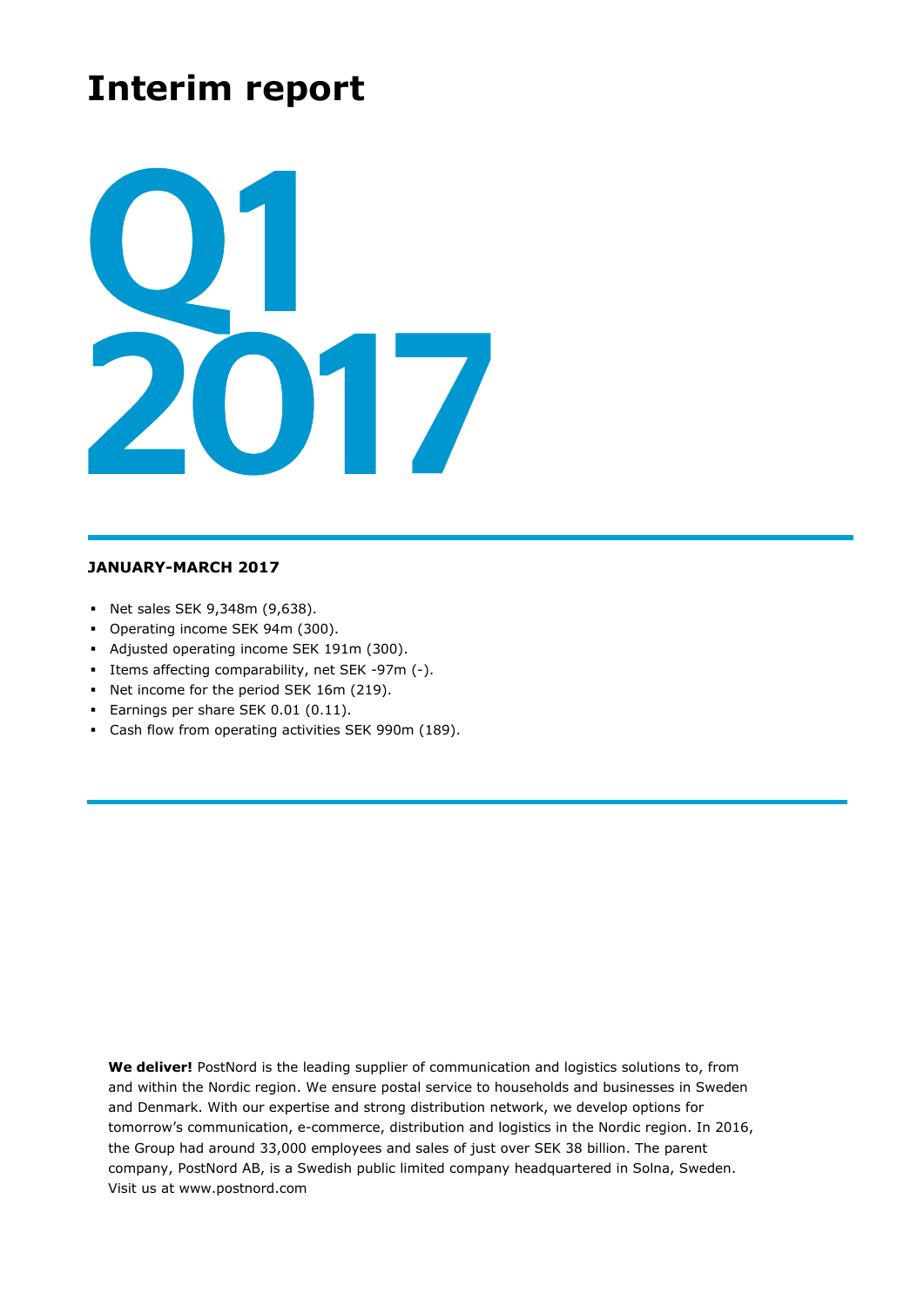# **FINANCIAL OVERVIEW AND KEY RATIOS1)**

|                                            | Jan-Mar  | Jan-Mar |       |               | Jan-Dec  |
|--------------------------------------------|----------|---------|-------|---------------|----------|
| SEKm, if not otherwise stated              | 2017     | 2016    | △     | $\Delta^{2)}$ | 2016     |
| <b>INCOME ITEMS</b>                        |          |         |       |               |          |
| Net sales                                  | 9,348    | 9,638   | $-3%$ | $-4%$         | 38,478   |
| Operating income (EBIT)                    | 94       | 300     |       |               | $-1,083$ |
| Operating margin (EBIT)                    | 1.0%     | 3.1%    |       |               | $-2.8%$  |
| Adjusted operating income (EBIT)           | 191      | 300     |       |               | 500      |
| Adjusted operating margin (EBIT)           | 2.0%     | 3.1%    |       |               | 1.3%     |
| Operating income (EBITDAI)                 | 418      | 705     |       |               | 1,737    |
| Operating margin (EBITDAI)                 | 4.5%     | 7.3%    |       |               | 4.5%     |
| Income before tax                          | 80       | 288     |       |               | $-1,108$ |
| Net income                                 | 16       | 219     |       |               | $-1,583$ |
| <b>CASH FLOWS</b>                          |          |         |       |               |          |
| Cash flows from operating activities       | 990      | 189     |       |               | 1,321    |
| <b>FINANCIAL POSITION</b>                  |          |         |       |               |          |
| Financial preparedness                     | 5,646    | 3,905   |       |               | 4,927    |
| Net debt                                   | $-688$   | 639     |       |               | 354      |
| <b>KEY RATIOS</b>                          |          |         |       |               |          |
| Earnings per share, SEK                    | 0.01     | 0.11    |       |               | $-0.79$  |
| Net debt/EBITDAI, times                    | $-0.5$   | 0.3     |       |               | 0.2      |
| Net debt ratio                             | $-9%$    | 7%      |       |               | 5%       |
| Return on capital employed (ROCE)          | $-15.0%$ | 5.6%    |       |               | $-12.1%$ |
| Average number of employees                | 30,960   | 33,445  |       |               | 33,278   |
| $\frac{1}{1}$ See page 19 for definitions. |          |         |       |               |          |

<sup>2)</sup> Change excluding acquisitions/divestments and currency.

Unless otherwise stated, the report comments on developments in January-March 2017 compared with the same period in 2016.

# **CEO COMMENTS**

# **QUALITY BACK ON A HIGH LEVEL. THE TRANSFORMATION FOR SUSTAINABLE PROFITABILITY CONTINUES.**

Our focus on quality has borne fruit, and we are again maintaining quality at a high level. The wide-ranging transformation of our Danish business is continuing and at the same time further actions are being taken to adapt the Group's administrative costs.

PostNord's like-for-like net sales decreased by 4% in the first quarter to SEK 9,348m. The decrease was attributable to a further major downturn of 8% overall in the Group's mail volumes of which 7% in Sweden and 17% in Denmark. Calendar-adjusted, the volume decrease was 10% in Sweden and 22% in Denmark. To a certain degree, this is being offset by continuingly buoyant growth in e-commerce, with a volume increase of 10% in B2C parcels for the Group during the quarter.

Adjusted operating income totaled SEK 191m (300) in the quarter. Items affecting comparability, SEK -97m (0), are attributable to the transformation to a new production model in Denmark. Reported operating income (EBIT) totaled SEK 94m (300) for the quarter. The decline was attributable to lower earnings in Denmark and Sweden, mainly as a result of lower mail revenues. Business area eCommerce & Logistics accounted for approximately 85% of the Group's net income.

As a consequence of the accelerating digitization a new postal legislation is now absolutely essential in Sweden, since the opportunities for further cost adjustments within the current framework are limited. Our expectations are that the government bill announced for May this year will create a more flexible and more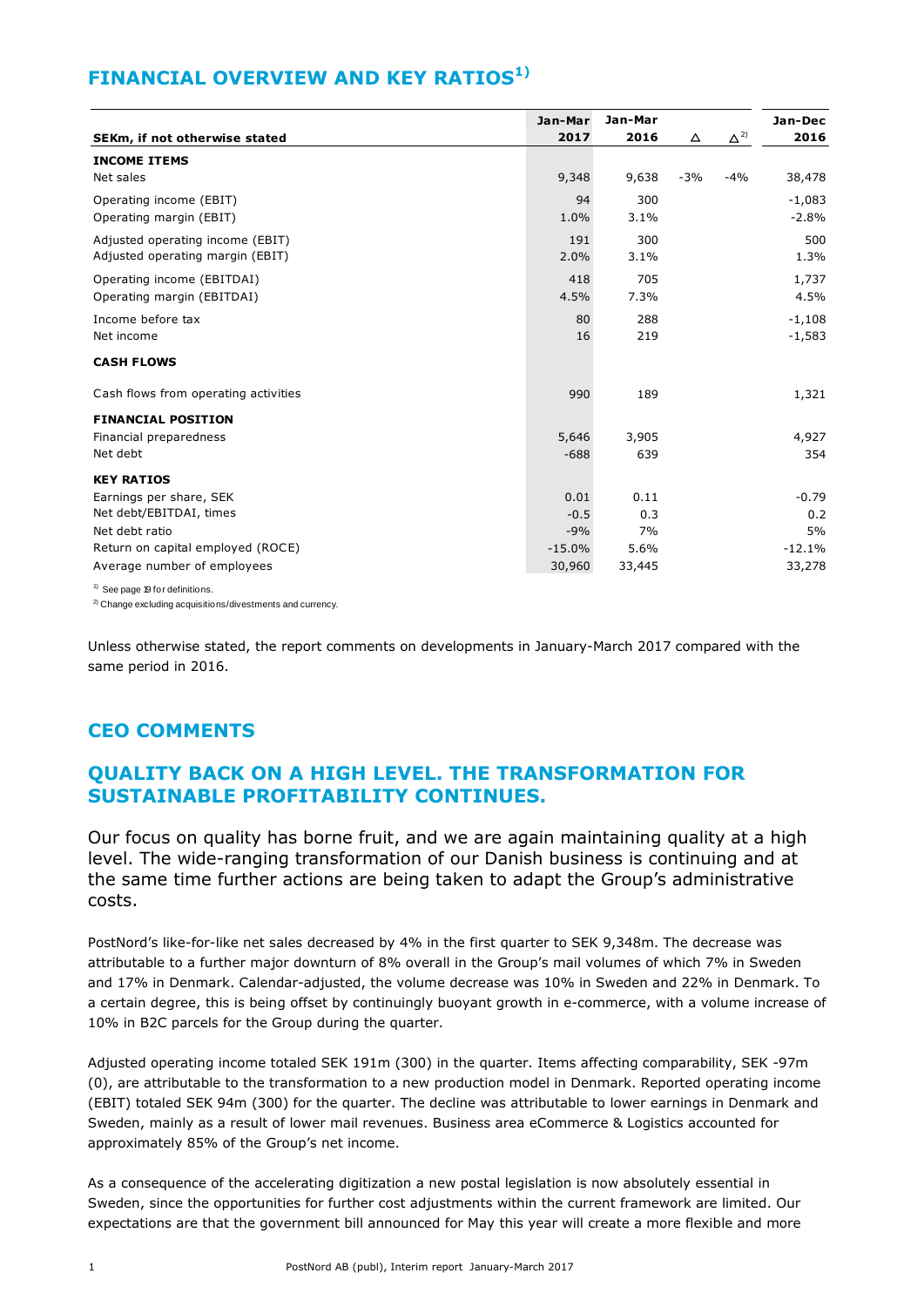modern regulatory system that takes account of the need for postal services and creates the right conditions to enable a good postal service to be provided on reasonable financial terms throughout Sweden.

The powerful impact of digitization, above all in Denmark but gradually also in Sweden, has fundamentally challenged the business model. PostNord's strategic direction requires the business to be transformed into a competitive, Nordic logistics and communications group with a strong focus on the growing e-commerce sector. We are currently implementing a new production model in Denmark, making further reductions of more than SEK 1 billion in the Group's administrative costs, and preparing for rapid implementation of the new system of postal regulation in Sweden when it enters into force.

The introduction of a new, financially sustainable production model in Denmark will affect around 3,500-4,000 employees over two to three years. It is estimated that the transformation will lead to costs of around SEK 3 billion, mainly in connection with the phasing-out of employees benefiting from "special employment conditions". A dialogue is in progress with PostNord's owners regarding how these costs are to be handled.

Satisfaction for customers and recipients is our top priority, a priority that filters through to every part of our day-to-day work. During the current transformation, we place quality and our customers and recipients at the top of the agenda. For that reason, it is pleasing to see that our determined efforts to improve our delivery quality are yielding excellent results. In Sweden, quality has improved strongly month by month. In March, quality was 93.9% in overnight mail deliveries and 99.8% in three-day deliveries in Sweden. In Denmark, quality for the standard "Brevet" service – offering five-day delivery – was 96.5%. Via the PostNord listens program, now in full operation, we have been able to improve the quality perceived by recipients in several areas.

Our just over 30,000 employees are doing a fantastic job every day to enable us to deliver our services at a high level of quality and with a range of choices for our recipients.

*Håkan Ericsson President & Group CEO*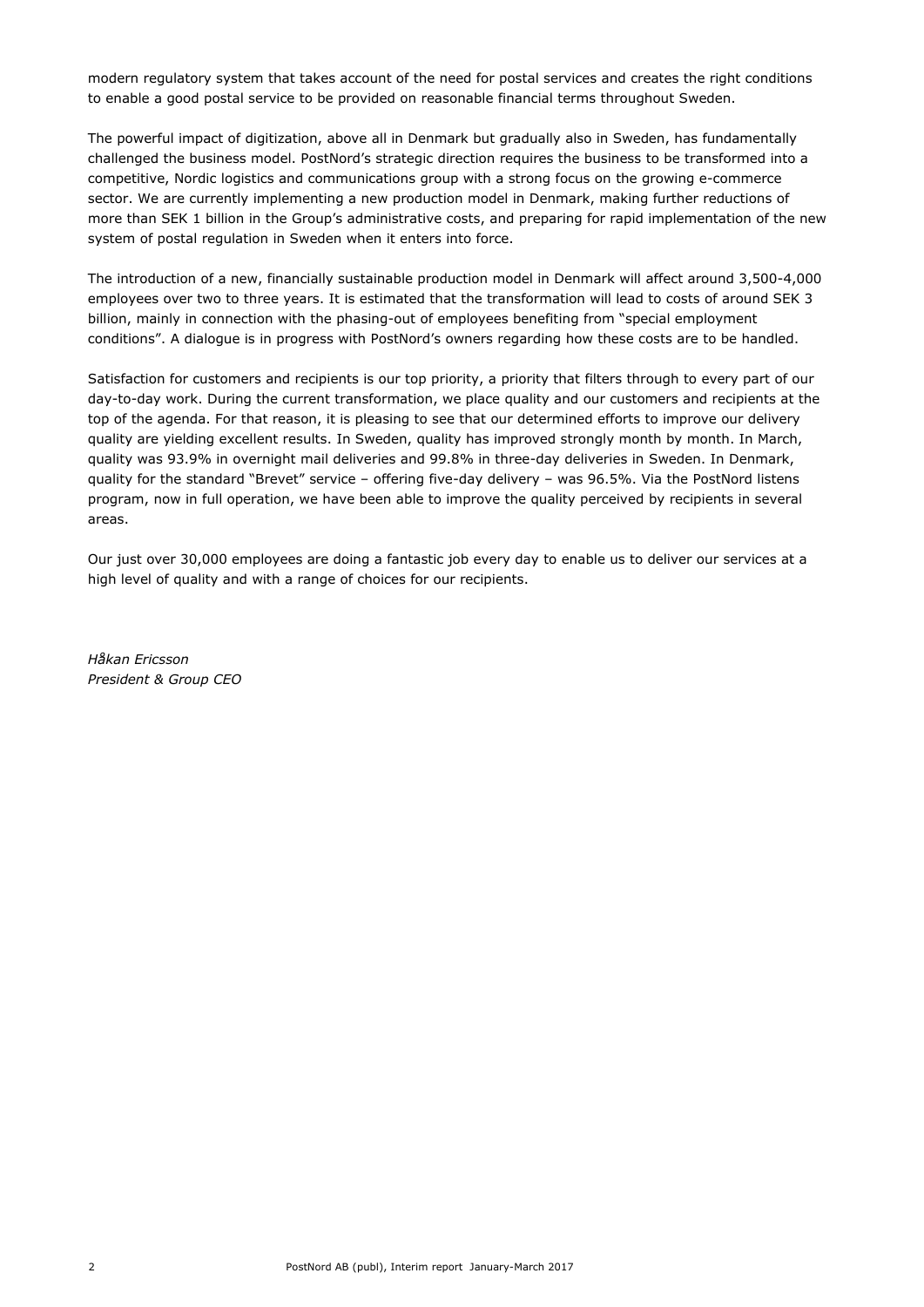# **KEY EVENTS IN JANUARY-MARCH**

#### Decision on new production model in Denmark

A new production model in Denmark will be implemented over the next few years. As a result, PostNord will be first in the world to create a financially sustainable mode of production that is fully based on coordinating use of infrastructure and transportation networks for the expanding logistics business with the shrinking mail business. Building on the logistics network will establish the foundations for efficient and scalable distribution of letters and ensure a competitive logistics offering for the future. The new production model will mean the shedding of around 3,500-4,000 full-time equivalents, and will enable large parts of the infrastructure for the mail business to be eliminated. The transformation costs are estimated at approximately SEK 3 billion over the transformation period.

#### Further streamlining of administrative costs

As part of the process of strengthening long-term competitiveness, the Group's administrative costs are to be reduced by more than SEK 1 billion. This is expected to affect 1,200 jobs, including 500 transformationrelated jobs in Denmark.

#### Charlotte Svensson to be new Head of Business areas Communication Services

Charlotte Svensson will succeed Andreas Falkenmark as Head of Business area Communication Services and member of PostNord's Group Executive Team. Charlotte Svensson will join PostNord from the Bonnier Group, where she heads market, reader revenue and digital business development in the Bonnier News business area. She is also the Bonnier Group's Chief Technical Officer. Charlotte Svensson will take up her appointment no later than in August 2017.

# **IMPORTANT EVENTS AFTER THE REPORTING PERIOD**

#### Annual General Meeting 2017

PostNord's Annual General Meeting (AGM) took place on April 27, 2017, at the Group's headquarters in Solna. The AGM adopted the income statements and balance sheets of the Group and the Parent Company and the appropriation of profit proposed by the Board of Directors and resolved to discharge the Board of Directors and the President and Chief Executive Officer from liability for the past financial year. The AGM also adopted guidelines on remuneration to senior executives and remuneration to Board members and auditors.

Jens Moberg, Mats Abrahamsson, Gunnel Duveblad, Christian Ellegaard and Anitra Steen were re-elected to the Board. Måns Carlson, Jesper Lok and Peder Lundquist were elected to the Board as new members, replacing Mette Grunnet, who resigned from the Board on February 14, and Torben Janholt and Magnus Skåninger, both of whom declined to stand for re-election. Jens Moberg was re-elected Chairman of the Board. Accounting firm KPMG AB was re-appointed to serve in the period until the end of the next AGM.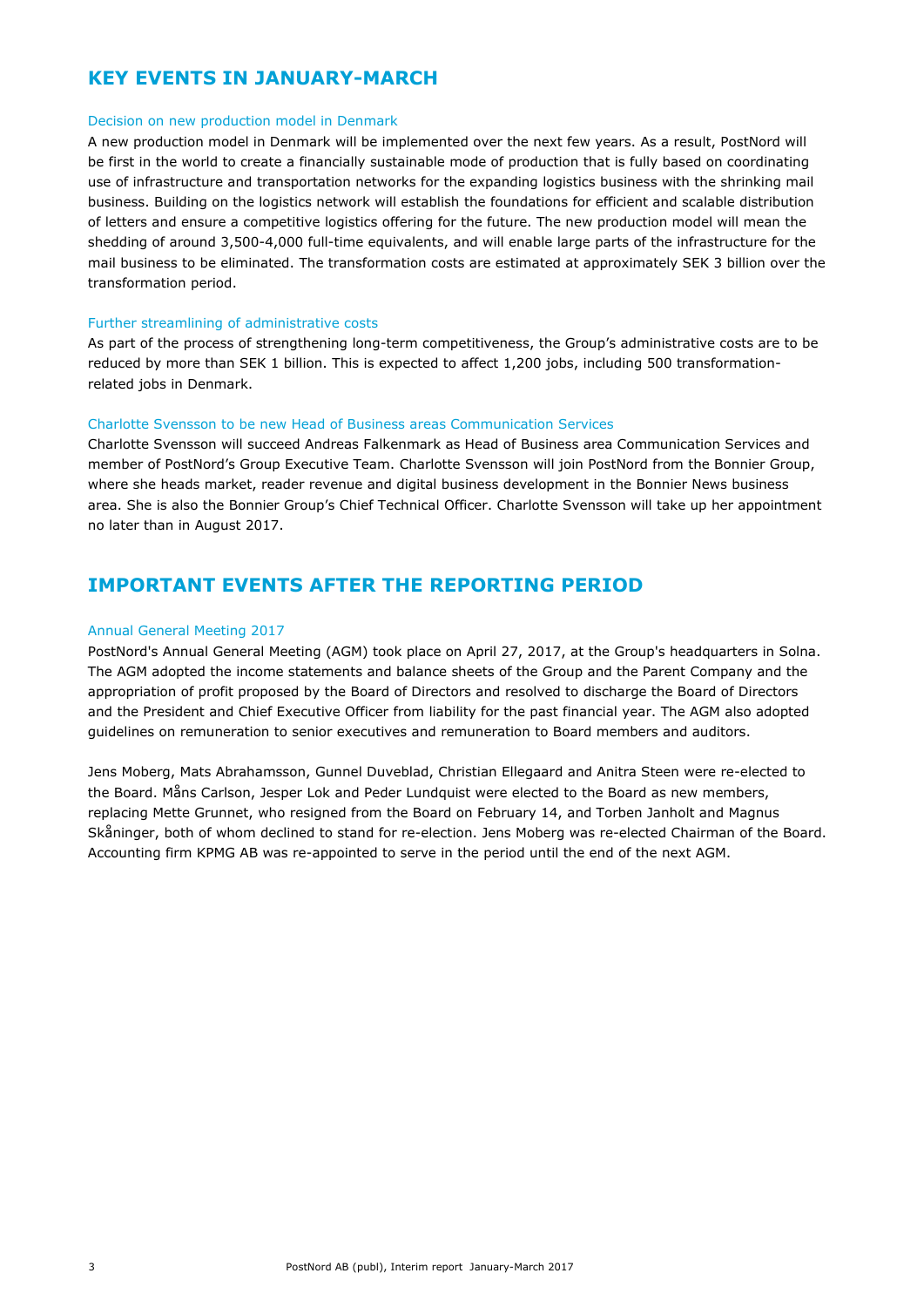# **GROUP SALES AND EARNINGS**

| <b>External net sales</b><br><b>SEKm</b>           | 2017  | Jan-Mar Jan-Mar<br>2016 |            | $\Lambda^{2}$ | Jan-Dec<br>2016 |
|----------------------------------------------------|-------|-------------------------|------------|---------------|-----------------|
| Business area Communication Services <sup>1)</sup> | 4,653 |                         | 5,175 -10% | -9%           | 19,891          |
| Business area eCommerce & Logistics <sup>1)</sup>  | 4,695 | 4.463                   | 5%         | 2%            | 18,587          |
| Group total                                        | 9,348 | 9,638                   |            |               | 38,478          |

 $1)$  The Direct Link segment has been transferred to Business area eCommerce & Logistics from Communication Services. Figures presented for comparison have been restated.

<sup>2)</sup> Change excluding acquisitions/divestments and currency.

PostNord's net sales decreased by 4%, excluding acquisitions, disposals and exchange rate effects. As a result of continued digitization, mail volumes declined by 8% overall of which 17% in Denmark and 7% in Sweden. Calendar-adjusted, the decreases were 22% and 10%, respectively. The Group's parcel volumes increased by 9%. Growth in e-commerce continues, with e-commerce related B2C parcel volumes rising 10%.

|                                                                             | Jan-Mar | Jan-Mar | Jan-Dec  |
|-----------------------------------------------------------------------------|---------|---------|----------|
| Items affecting comparability, SEKm                                         | 2017    | 2016    | 2016     |
| <b>Operating income (EBIT)</b>                                              | 94      | 300     | $-1,083$ |
| Impairment losses on intangible assets and property, plant and<br>equipment |         |         | $-1,186$ |
| Provisions/reversals of restructuring measures                              | $-97$   |         | -62      |
| Impairment losses etc. on disposals businesses outside the Nordic<br>region |         |         | $-275$   |
| Other                                                                       |         |         | -60      |
| <b>Adjusted operating income (EBIT)</b>                                     | 191     | 300     | 500      |

The Group's reported operating income totaled SEK 94m (300). Income for the period was charged with items affecting comparability totaling SEK -97m (-) attributable to provisions for personnel reductions in Denmark for employees with special employment conditions in connection with the transition to the new production model. A provision for the new production model or continued efficiency improvements in administration was not recognized during the quarter. A legal or constructive obligation is not regarded as having arisen while work on the transformation is ongoing.

The Group's adjusted operating income was SEK 191m (300). The decline was attributable to lower earnings in Denmark and Sweden, mainly as a result of lower mail revenues.

Net financial items totaled SEK -14m (-12). Net income totaled SEK 16m (219). Taxes totaled SEK -64m (-69). The relatively high tax liability arises because deferred tax has not been recognized regarding Denmark's deficit, since it is judged that the deferred tax cannot be utilized within a reasonable period.



#### **Total parcel volumes, Group,** *millions*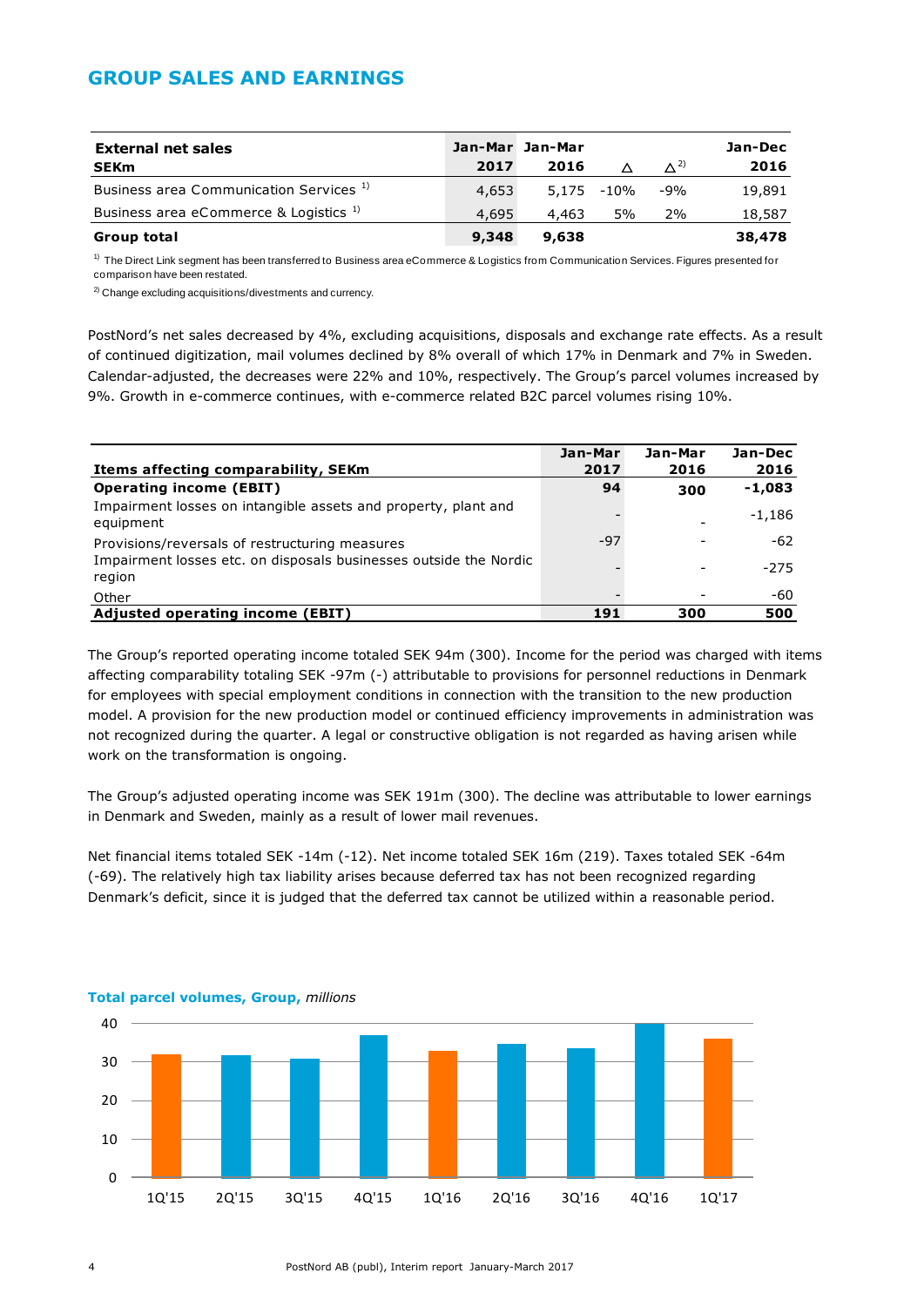# **FINANCIAL POSITION AND CASH FLOW**

The Group's equity increased to SEK 7,879m from SEK 7,651m on December 31, 2016. The increase consisted primarily of revaluation of pension commitments in the amount of SEK 246m net after tax, as a result of a good return on the managed assets in the pension fund.

The Group's net debt decreased by SEK 1,042m during the quarter to a positive net amount of SEK 688m. This resulted from the above-mentioned increase in the pension commitment and a positive cash flow. The interest-bearing liability consists of a long-term portion of SEK 1,713m (3,711) and a current portion of SEK 2,030m (138). On September 20, 2017, SEK 2,000m of the Group's bonds loans falls due for payment.

The debt ratio (net debt/equity) was -9% (7), which was below the Group's target of 10-50%.

| <b>IVEL UEDL</b>                      |          |          |         |          |          |
|---------------------------------------|----------|----------|---------|----------|----------|
|                                       | Mar 31,  | Dec 31,  | Sep 30, | Jun 30,  | Mar 31,  |
| <b>SEKm</b>                           | 2017     | 2016     | 2016    | 2016     | 2016     |
| Interest-bearing debt                 | 3,743    | 3,745    | 3,863   | 3,854    | 3,849    |
| Pensions and disability pension plans | $-1,520$ | $-1.201$ | 158     | -620     | $-1.051$ |
| Long- and short-term investments      | -765     | $-613$   | $-613$  | -560     | $-254$   |
| Cash and cash equivalents             | $-2,146$ | $-1.577$ | $-625$  | $-1.654$ | $-1,905$ |
| Net debt                              | -688     | 354      | 2,783   | 1,020    | 639      |
|                                       |          |          |         |          |          |

Return on capital employed (ROCE), rolling 12-months, was -15% (5.6), as a result of the negative net income for the preceding year. Excluding items affecting comparability, the return on capital employed was 2.3% (8.9).

The Group's financial preparedness totaled SEK 5,646m (3,905) on March 31, 2017, comprising cash and cash equivalents of SEK 2,146m (1,905), short-term investments of SEK 502m (-) and an unutilized credit facility of SEK 3,000m (2,000), of which SEK 1,000m matures in 2018 and SEK 2,000m in 2019.

Cash flow from operating activities totaled SEK 990m (189). Cash flow was positively affected by a compensation of SEK 225m (-) from Postens Pensionsstiftelse (the Posten Pension Fund) and a positive change of SEK 645m (-33) in working capital. Other current receivables were positively affected during the period above all by lower trade accounts receivable and a refund of preliminary tax amounting to SEK 404m for 2016, as a result the compensation paid late in 2016.

Investments during the period totaled SEK 271m (201), slightly higher than in the corresponding period last year. The investments focused mainly on the integrated production model and IT development. SEK 150m (0) of cash and cash equivalents were invested in commercial paper, to cover deposit charges imposed by the banks.

Cash flow from financing activities totaled SEK -1m (9).

Net debt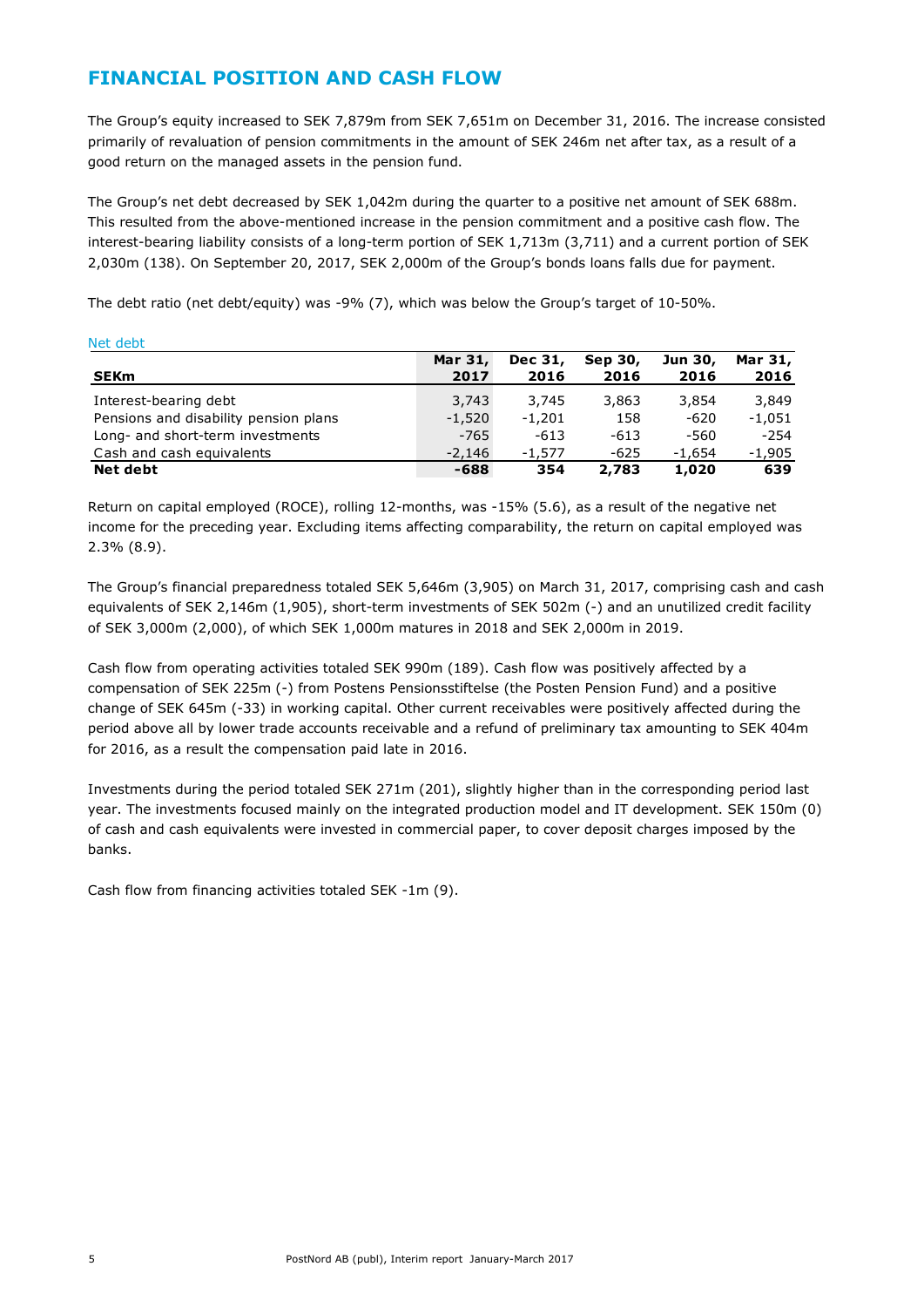# **COUNTRIES**

| <b>PostNord Sweden</b>                     |       | Jan-Mar Jan-Mar |       |               | Jan-Dec |
|--------------------------------------------|-------|-----------------|-------|---------------|---------|
| <b>SEKm</b>                                | 2017  | 2016            | Δ     | $\Delta^{11}$ | 2016    |
| Net sales                                  | 5,615 | 5,720           | $-2%$ | $-2%$         | 23,025  |
| of which Communication Services (external) | 2,921 | 3,075           | $-5%$ | $-5%$         | 12,076  |
| of which eCommerce & Logistics (external)  | 2,454 | 2,353           | 4%    | 5%            | 9,869   |
| Operating income (EBIT)                    | 119   | 198             |       |               | 824     |
| Operating margin, %                        | 2.1%  | 3.6%            |       |               | 3.5%    |
| Adjusted operating income (EBIT)           | 119   | 198             |       |               | 847     |
| Adjusted operating margin, %               | 2.1%  | 3.6%            |       |               | 3.7%    |

 $1)$  Change excluding acquisitions/divestment within operational activities and exchange rates.

Net sales for PostNord Sweden decreased by 2% during the quarter. Communication Services reported a 5% decrease in sales as a result of the continued and accelerating process of digitization, resulting in a 7% decline in mail volumes. Adjusted to reflect the number of weekdays, mail volumes were down 10% from the preceding year. Sales for eCommerce & Logistics increased by 4% mainly through continued growth in ecommerce leading to higher B2C volumes, but also via growth in pallets and mixed cargo groupage.

Reported operating income was SEK 119m (198). The deterioration over the quarter was primarily due to the decline in the mail business, which could not be fully offset by growth in logistics, despite major cost adjustments. The trend clearly reveals the need for the rapid introduction of new postal legislation in Sweden in order to ensure a good postal service throughout Sweden on reasonable financial conditions. The additional resources that have been engaged to improve delivery quality led to very substantial improvements.

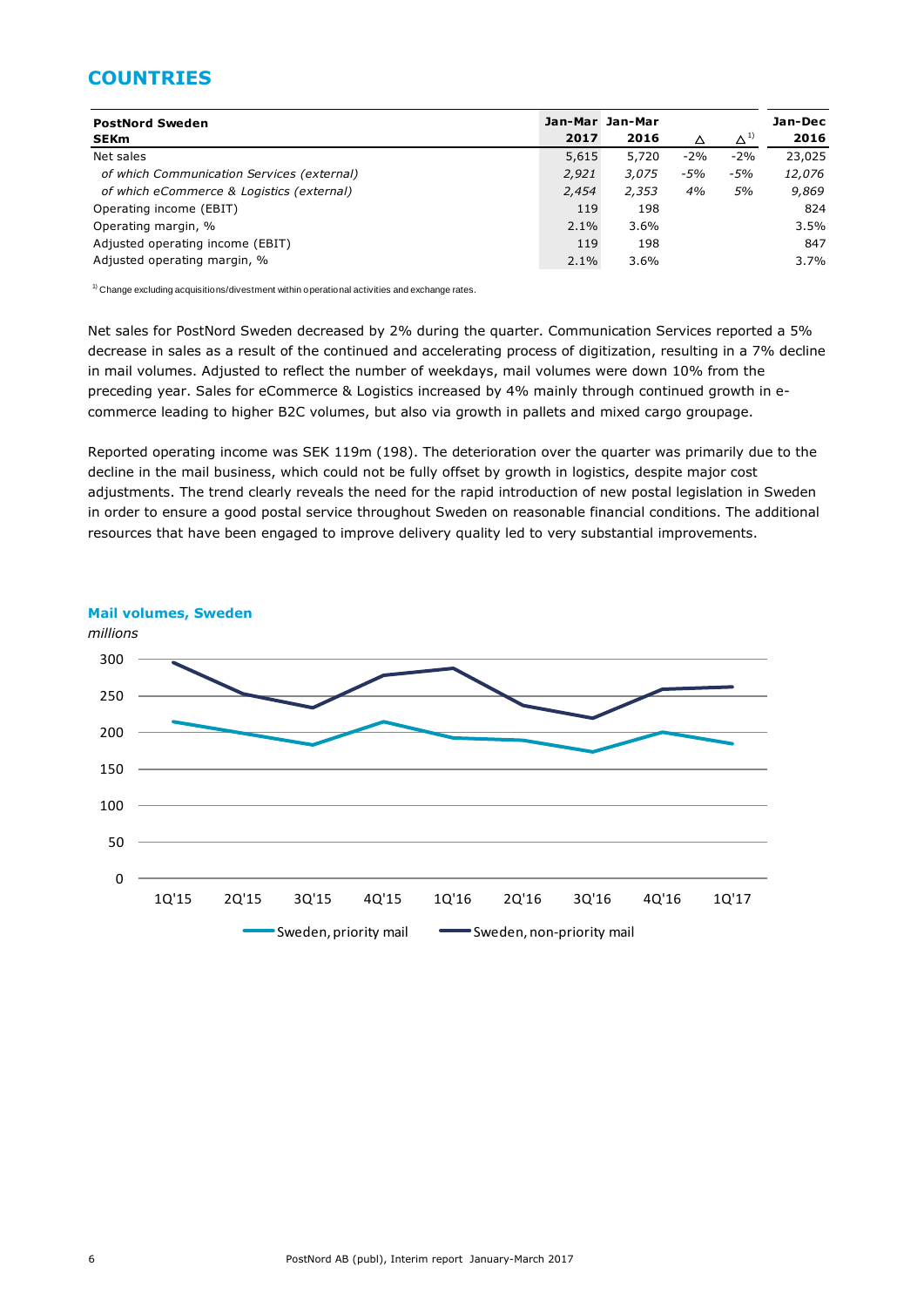| <b>PostNord Denmark</b>                    |          | Jan-Mar Jan-Mar |      |              | Jan-Dec   |
|--------------------------------------------|----------|-----------------|------|--------------|-----------|
| <b>SEKm</b>                                | 2017     | 2016            |      | $\Delta^{1}$ | 2016      |
| Net sales                                  | 2,227    | 2,431           | -8%  | $-10%$       | 9,571     |
| of which Communication Services (external) | 1,140    | 1,449           | -21% | $-21%$       | 5,410     |
| of which eCommerce & Logistics (external)  | 975      | 853             | 14%  | 8%           | 3,733     |
| Operating income (EBIT)                    | $-218$   | -51             |      |              | $-1,910$  |
| Operating margin, %                        | $-9.8\%$ | $-2.1%$         |      |              | $-20.0\%$ |
| Adjusted operating income (EBIT)           | $-121$   | -51             |      |              | $-625$    |
| Adjusted operating margin, %               | $-5.4\%$ | $-2.1%$         |      |              | -6.5%     |

 $1)$  Change excluding acquisitions/divestment within operational activities and exchange rates.

PostNord Denmark's net sales decreased by 8% during the quarter. Excluding a minor logistics acquisition and exchange rate effects, sales decreased by 10%. In Communication Services, income decreased by 21%, with mail volumes falling by 17% via the rapid process of digitization. Calendar-adjusted, mail volumes decreased by 22% from the preceding year. Net sales for eCommerce & Logistics in Denmark increased by 8% as a result of higher parcel volumes and positive growth in pallets and mixed cargo groupage.

Reported operating income totaled SEK -218m (-51), including provision of SEK -97m for personnel reductions for employees with special employment conditions. Adjusted for these items affecting comparability, adjusted operating income was SEK -121m (-51). Income is still affected by the rapid digitization in Denmark, which could not be adequately be offset through increased logistics sales and cost adjustments in the mail business. The process of installing a financially stable production model to create the conditions for profitability in Denmark continues.



#### **Mail volumes, Denmark**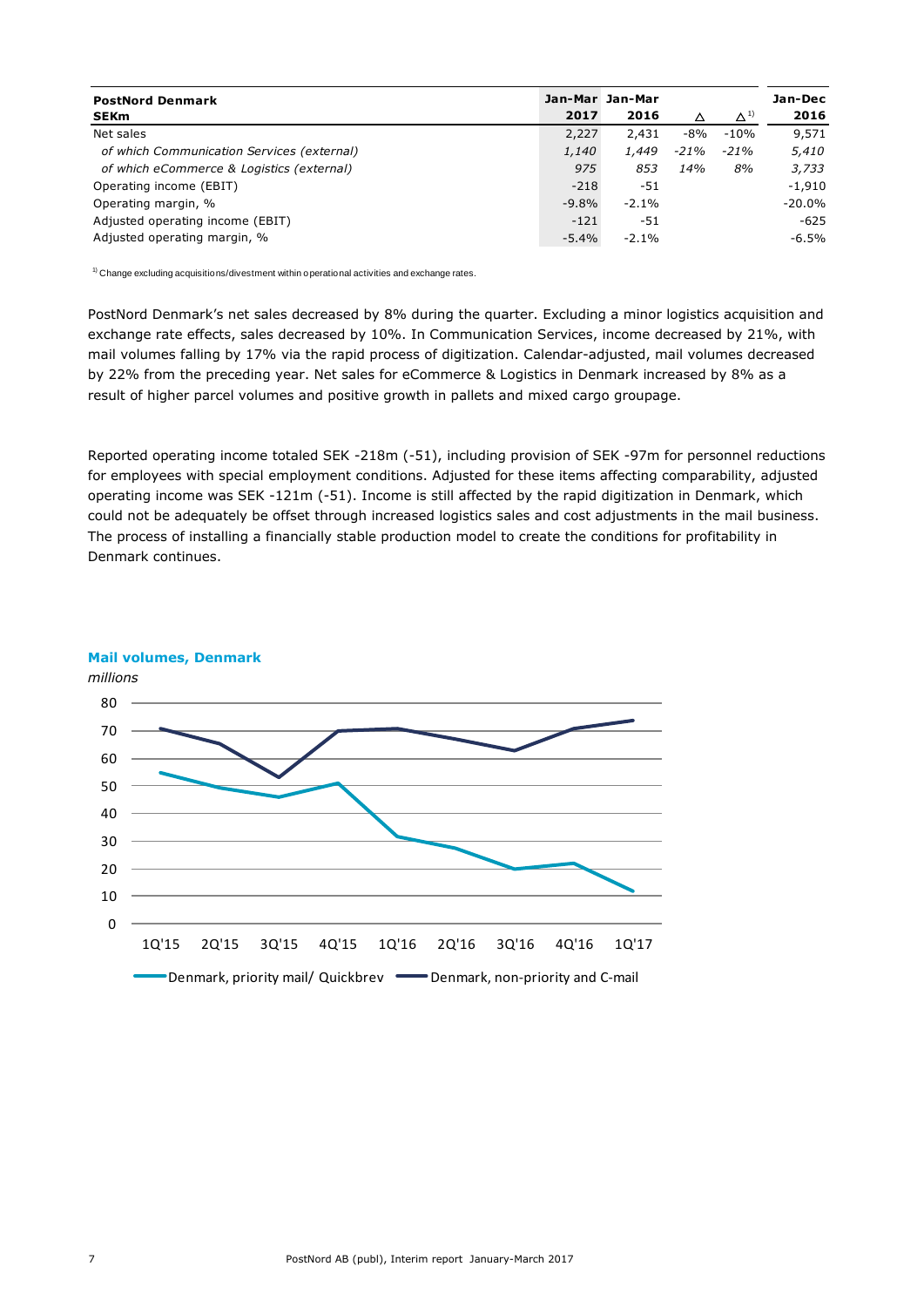| <b>PostNord Norway</b>                     |      | Jan-Mar Jan-Mar |     |               | Jan-Dec  |
|--------------------------------------------|------|-----------------|-----|---------------|----------|
| <b>SEKm</b>                                | 2017 | 2016            | Δ   | $\Delta^{1)}$ | 2016     |
| Net sales                                  | 961  | 911             | 5%  | $-3%$         | 3,789    |
| of which Communication Services (external) | 13   | 8               | 63% | 45%           | 36       |
| of which eCommerce & Logistics (external)  | 823  | 806             | 2%  | $-6%$         | 3,298    |
| Operating income (EBIT)                    | 16   | -1              |     |               | $-36$    |
| Operating margin, %                        | 1.7% | $-0.1%$         |     |               | $-0.9%$  |
| Adjusted operating income (EBIT)           | 16   | -1              |     |               | $-31$    |
| Adjusted operating margin, %               | 1.7% | $-0.1%$         |     |               | $-0.8\%$ |

 $1)$  Change excluding acquisitions/divestment within operational activities and exchange rates.

Excluding exchange rate effects, PostNord Norway's net sales decreased by 3%, through continued pressure on prices in the logistics market and termination of unprofitable customer agreements in the thermo business.

Robust cost adjustments and a switch to a higher proportion of hired resources for flexibility in meeting volume fluctuations made it possible to increase earnings, to SEK 16m (-1), despite the decrease in income.

| <b>PostNord Finland</b>                    |         | Jan-Mar Jan-Mar |    |               | Jan-Dec  |
|--------------------------------------------|---------|-----------------|----|---------------|----------|
| <b>SEKm</b>                                | 2017    | 2016            | Δ  | $\Delta^{1)}$ | 2016     |
| Net sales                                  | 251     | 231             | 9% | 7%            | 984      |
| of which Communication Services (external) | 4       | 4               | 0% | 2%            | 16       |
| of which eCommerce & Logistics (external)  | 174     | 168             | 4% | $1\%$         | 698      |
| Operating income (EBIT)                    |         | $-12$           |    |               | $-15$    |
| Operating margin, %                        | $0.4\%$ | $-5.2%$         |    |               | $-1.5%$  |
| Adjusted operating income (EBIT)           |         | $-12$           |    |               | $-15$    |
| Adjusted operating margin, %               | $0.4\%$ | $-5.2%$         |    |               | $-1.5\%$ |

 $1)$  Change excluding acquisitions/divestment within operational activities and exchange rates.

Net sales for PostNord Finland increased by 9% in the quarter. Excluding exchange rate effects, net sales increased by 7%, as a result of increased parcel volumes.

Operating income totaled SEK 1m (-12). The improvement was due to increased sales, combined with good control of costs. The negative result for the preceding year was affected by costs arising from the integration of Uudenmaan Pikakuljetus Oy (UPK), which was acquired in autumn 2015.

| <b>PostNord Strålfors</b>                  |      | Jan-Mar Jan-Mar |         |               | Jan-Dec  |
|--------------------------------------------|------|-----------------|---------|---------------|----------|
| <b>SEKm</b>                                | 2017 | 2016            |         | $\Delta^{11}$ | 2016     |
| Net sales                                  | 557  | 617             | $-10%$  | $-2%$         | 2,240    |
| of which Communication Services (external) | 525  | 588             | $-11\%$ | 0%            | 2.124    |
| Operating income (EBIT)                    | 53   | 34              |         |               | $-151$   |
| Operating margin, %                        | 9.5% | 5.5%            |         |               | $-6.7\%$ |
| Adjusted operating income (EBIT)           | 53   | 34              |         |               | 124      |
| Adjusted operating margin, %               | 9.5% | 5.5%            |         |               | 5.5%     |

 $1)$  Change excluding acquisitions/divestment within operational activities and exchange rates.

A strong increase in digital communication and offerings in market communications largely compensated for a general decline in demand for physical communication in the wake of digitization. Excluding disposals, internal operations taken over and exchange rate effects, net sales declined by 2%.

Operating income totaled SEK 53m (34). The improvement was due to effective control of costs, lower staffing levels and an increase in digital communication, which together more than compensated for lower volumes in physical communication.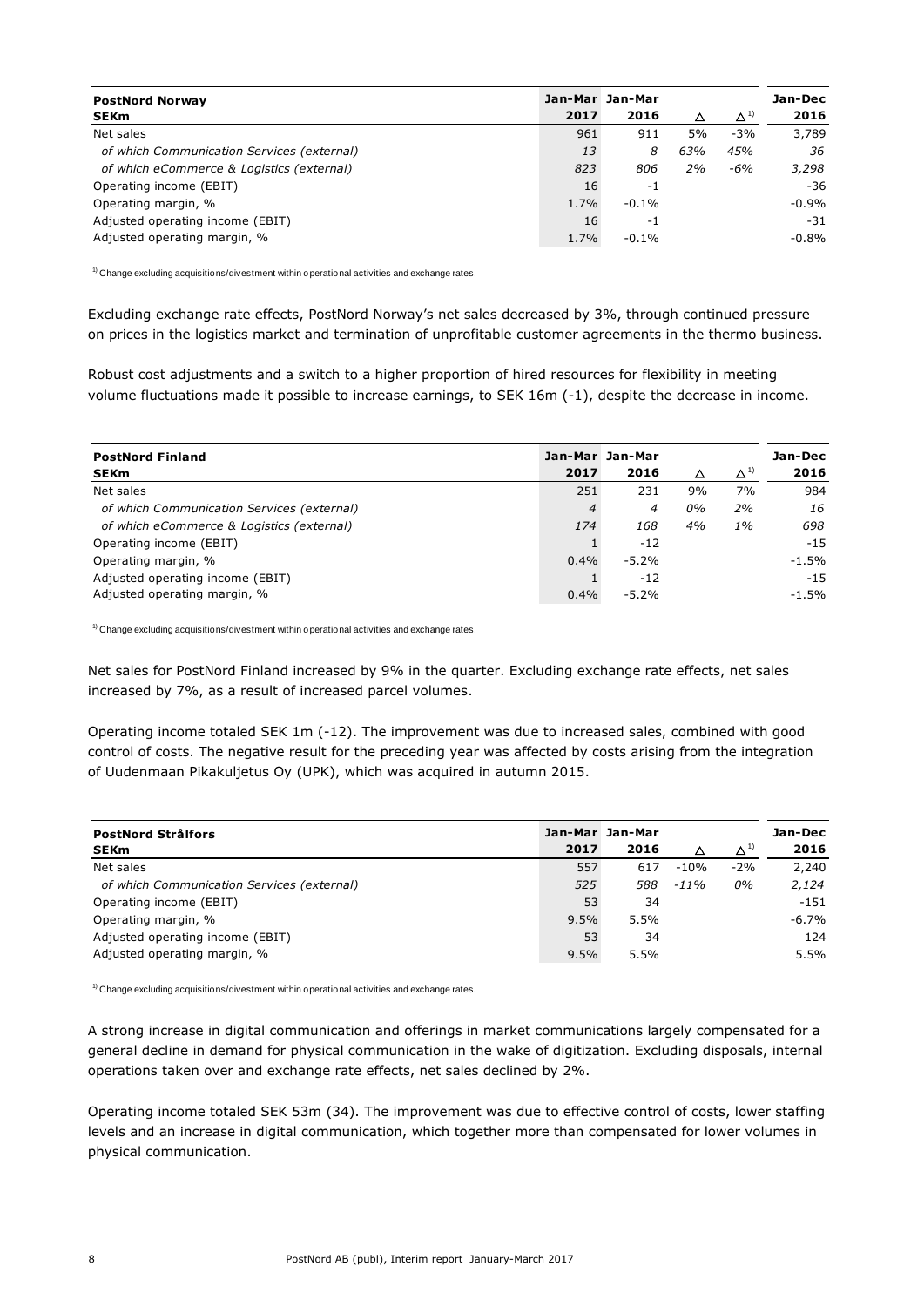| <b>Direct Link</b><br><b>SEKm</b>            | 2017 | Jan-Mar Jan-Mar<br>2016 | Δ     | $\Delta^{1}$ | Jan-Dec<br>2016 |
|----------------------------------------------|------|-------------------------|-------|--------------|-----------------|
| Net sales                                    | 270  | 283                     | $-5%$ | $-9%$        | 989             |
| of which eCommerce & Logistics (external) 2) | 270  | 283                     | $-5%$ | $-9%$        | 989             |
| Operating income (EBIT)                      |      | 15                      |       |              | 27              |
| Operating margin, %                          | 2.6% | 5.5%                    |       |              | 2.7%            |
| Adjusted operating income (EBIT)             |      | 15                      |       |              | 27              |
| Adjusted operating margin, %                 | 2.6% | 5.5%                    |       |              | 2.7%            |

 $1)$  Change excluding acquisitions/divestment within operational activities and exchange rates.

<sup>2)</sup> The Direct Link segment has been transferred to Business area eCommerce & Logistics from Communication Services. Figures presented for comparison have been restated

During the quarter, net sales for Direct Link decreased by 5%. Excluding exchange rate effects and internal operations taken over, the decline was 9%. The decrease arose partly in the USA, whereas sales in Asia have shown signs of recovery from the decline in the previous year.

Operating income totaled SEK 7m (15). The decline was mainly attributable to lower sales in the USA.

## **SUSTAINABILITY**

The average number of employees totaled 30,960 (33,445), a reduction of 2,485. The number of employees has been reduced in all units to align the business with lower mail volumes and to hone competitiveness. Sick leave was calculated at 6.0% (5.8). The figure is still high and in order to address the problem, in which longterm sick leave shows highest growth, initiatives are being focused on both rehabilitation and preventive measures. During the quarter, the proportion of women at management levels 1-3 was 36% and at management levels 4-6 30%.

Carbon dioxide emissions fell by 6% in the first quarter of 2017 – compared with the corresponding period in the preceding year – to 87,527 tonnes. All country units reported lower emissions. The major share is attributable to the Swedish organization. It was achieved by use of a higher proportion of biofuels in own and procured transportation activities. The new production model that is gradually being implemented in Denmark is expected to lead to lower emissions towards year-end.

Delivery quality (rolling 12-months) for priority mail in Sweden was measured at 91.7%, a clear improvement of 2.4 percentage points from the corresponding period last year. In Denmark, delivery quality for Brevet (rolling 12-months) was 93.9%. The actions taken to achieve further quality improvements in both Sweden and Denmark have produced consistent quality improvements. In parcels, weighted quality was measured at 96.3%.

At the end of the first quarter, the proportion of total Group purchases from suppliers signed up to the Code of Conduct for Suppliers was around 64%, including procurement of services from service partners. The focus in 2017 is on measuring supplier compliance with the Code of Conduct via self-assessment and by increasing the number of on-site audits.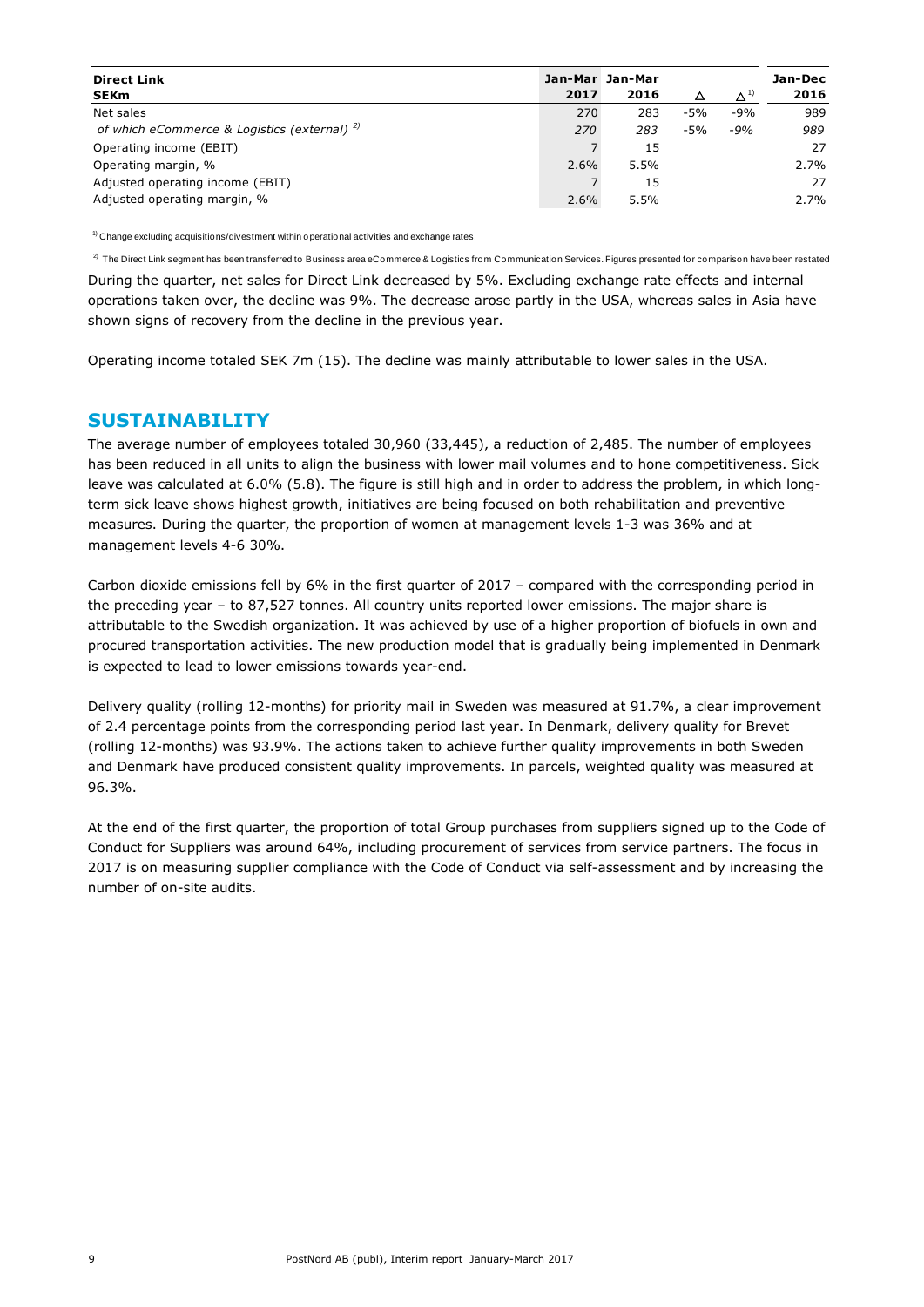Solna, April 28, 2017 PostNord AB (publ), CIN 556771-2640

Håkan Ericsson *President and Group CEO*

## **FINANCIAL CALENDAR**

Interim report January-June 2017 July 20, 2017 Interim report January-September 2017 October 27, 2017 Year-end report 2017 February 9, 2018

This report has not been reviewed by the auditors.

This information is such that PostNord AB (publ) is obliged to make public pursuant to the EU Market Abuse Regulation and the Securities Markets Act. The information was submitted for publication, through the agency of the contact person set out below, at 8.30 a.m. CET on April 28, 2017.

Every care has been taken in the translation of this interim report. In the event of discrepancies, the Swedish original will supersede the English translation.

# **CONTACT INFORMATION**

CFO Gunilla Berg, +46 (0)10 436 28 10

Contact: ir@postnord.com

### Sweden

Mailing address: SE-105 00 Stockholm Visiting address: Terminalvägen 24, Solna Tel: +46 (0)10 436 00 00 [www.postnord.com](http://www.postnord.com/)

Chief Communications Officer Per Mossberg, +46 (0)10 436 39 15

### Denmark

Mailing and visiting address: Hedegaardsvej 88 DK-2300 Copenhagen S Tel.: +45 70 70 70 30

.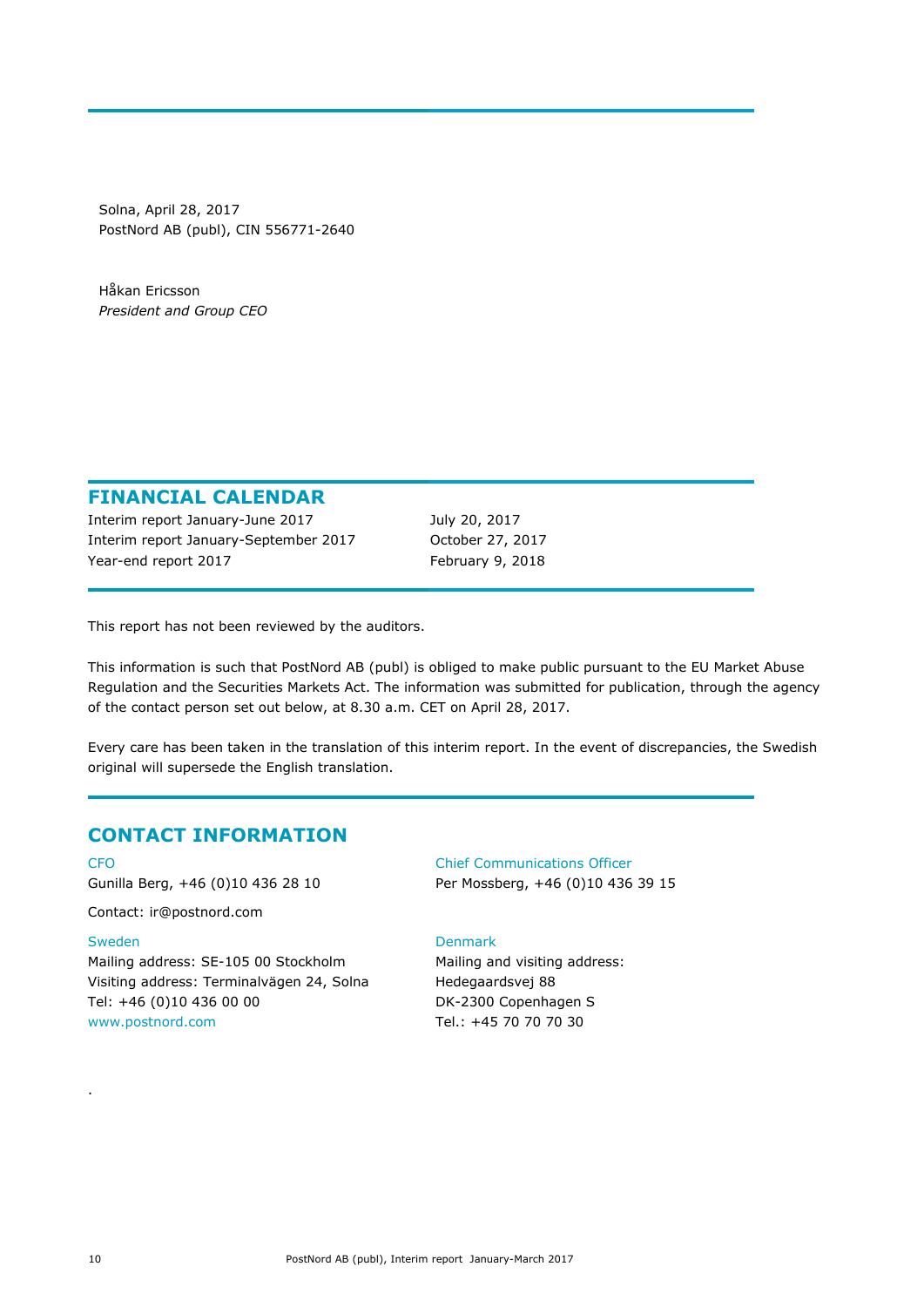# **FINANCIAL STATEMENTS**

## **Consolidated income statement**

|                                            | Jan-Mar      | Jan-Mar      | Jan-Dec        |
|--------------------------------------------|--------------|--------------|----------------|
| <b>SEKm</b><br><b>Note</b>                 | 2017         | 2016         | 2016           |
| $\mathbf{1}$                               |              |              |                |
| Net sales                                  | 9,348        | 9,638        | 38,478         |
| Other income                               | 70           | 54           | 263            |
| 2<br>Income                                | 9,418        | 9,692        | 38,741         |
| Personnel expenses                         | $-4,237$     | $-4,365$     | $-17,261$      |
| Transport expenses                         | $-2,552$     | $-2,345$     | $-10,150$      |
| Other expenses                             | $-2,211$     | $-2,278$     | $-9,593$       |
| Depreciation, amortization and impairments | $-324$       | $-404$       | $-2,820$       |
| <b>Expenses</b>                            | $-9,324$     | $-9,392$     | $-39,824$      |
| <b>OPERATING INCOME</b>                    | 94           | 300          | $-1,083$       |
| Financial income                           | 3            | 5            | 49             |
| Financial expenses                         | $-17$        | $-17$        | $-74$          |
| Net financal items                         | $-14$        | $-12$        | $-25$          |
| <b>INCOME BEFORE TAX</b>                   | 80           | 288          | $-1,108$       |
| Tax                                        | $-64$        | $-69$        | $-475$         |
| <b>NET INCOME</b>                          | 16           | 219          | $-1,583$       |
| Attributable to                            |              |              |                |
| Parent company shareholders                | 15           | 218          | $-1,585$       |
| Non-controlling interests                  | $\mathbf{1}$ | $\mathbf{1}$ | $\overline{c}$ |
| Earnings per share, SEK                    | 0.01         | 0.11         | $-0.79$        |

# **Consolidated statement of comprehensive income**

|                                                           | Jan-Mar      | Jan-Mar  | Jan-Dec        |
|-----------------------------------------------------------|--------------|----------|----------------|
| <b>SEKm</b>                                               | 2017         | 2016     | 2016           |
| <b>NET INCOME</b>                                         | 16           | 219      | $-1,583$       |
| OTHER COMPREHENSIVE INCOME                                |              |          |                |
| I tems that cannot be transferred to net income           |              |          |                |
| Revaluation of pension liabilities                        | 315          | $-1,120$ | $-399$         |
| Change in deferred tax                                    | $-69$        | 246      | 88             |
| <b>Total</b>                                              | 246          | $-874$   | $-311$         |
| I tems that have been or may be transferred to net income |              |          |                |
| Cash flow hedges after tax                                |              | -1       | 6              |
| <b>Translation differences</b>                            | $-35$        | 65       | 343            |
| - Realized and reclassified to income statement           |              |          | 48             |
| Total                                                     | $-34$        | 66       | 397            |
| TOTAL OTHER COMPREHENSIVE INCOME                          | 212          | $-808$   | 86             |
| <b>COMPREHENSIVE INCOME</b>                               | 228          | $-589$   | $-1,497$       |
| <b>Attributable to</b>                                    |              |          |                |
| Parent company shareholders                               | 227          | $-590$   | $-1,499$       |
| Non-controlling interests                                 | $\mathbf{1}$ | 1        | $\overline{2}$ |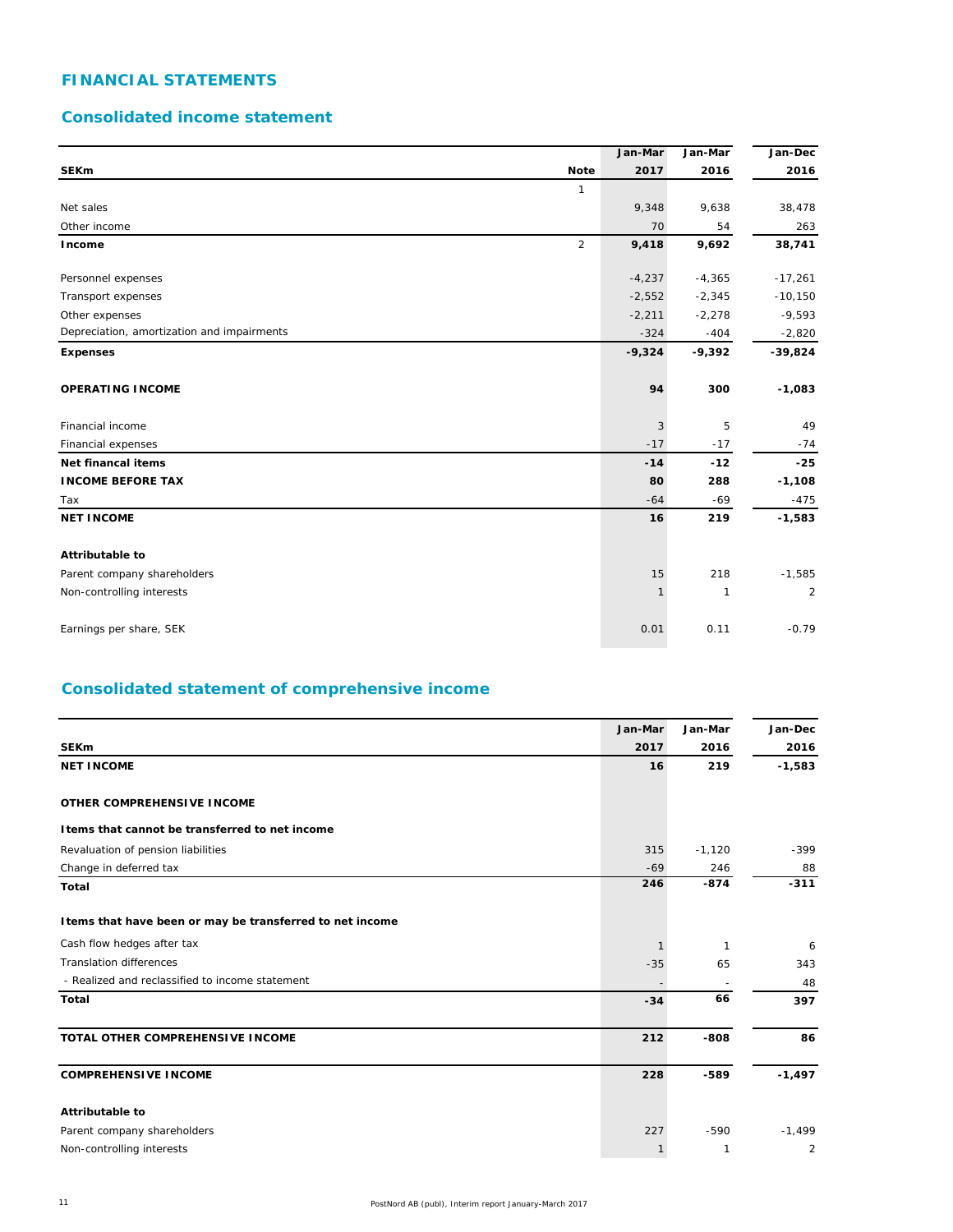# **Consolidated statement of financial position**

|                                                                   |                | 31 Mar   | 31 Dec   | 30 Sep   | 30 Jun   | 31 Mar   |
|-------------------------------------------------------------------|----------------|----------|----------|----------|----------|----------|
| <b>SEKm</b>                                                       | <b>Note</b>    | 2017     | 2016     | 2016     | 2016     | 2016     |
|                                                                   | $\mathbf{1}$   |          |          |          |          |          |
| <b>ASSETS</b>                                                     |                |          |          |          |          |          |
| Goodwill                                                          |                | 2,588    | 2,600    | 3,412    | 3,337    | 3,275    |
| Other intangible assets                                           |                | 867      | 854      | 837      | 873      | 901      |
| Property, plant and equipment                                     |                | 7,921    | 7,994    | 8,520    | 8,489    | 8,540    |
| Participations in associated companies and joint ventures         |                | 70       | 69       | 70       | 65       | 62       |
| Financial investments                                             | $\overline{4}$ | 263      | 262      | 262      | 259      | 254      |
| Other non-current receivables                                     |                | 1,615    | 1,301    | 672      | 839      | 1,125    |
| Deferred tax assets                                               |                | 92       | 122      | 860      | 720      | 780      |
| Total non-current assets                                          |                | 13,416   | 13,202   | 14,633   | 14,582   | 14,937   |
|                                                                   |                |          |          |          |          |          |
| Inventories                                                       |                | 99       | 101      | 122      | 133      | 166      |
| Tax assets                                                        |                | 140      | 712      | 766      | 734      | 579      |
| Trade receivables                                                 | $\overline{4}$ | 4,465    | 4,627    | 4,304    | 4,189    | 4,368    |
| Prepaid expenses and accrued income 1)                            |                | 1,247    | 1,096    | 1,287    | 1,302    | 1,277    |
| Other receivables <sup>1)</sup>                                   |                | 176      | 218      | 189      | 202      | 211      |
| Short-term investments                                            | 4              | 502      | 351      | 351      | 301      |          |
| Cash and cash equivalents                                         | $\overline{4}$ | 2,146    | 1,577    | 625      | 1,654    | 1,905    |
| Assets held for sale                                              |                | 136      | 176      | 145      | 172      | 213      |
| Total current assets <sup>1)</sup>                                |                | 8,911    | 8,858    | 7,789    | 8,687    | 8,719    |
|                                                                   |                |          |          |          |          |          |
| TOTAL ASSETS $^{1)}$                                              |                | 22,327   | 22,060   | 22,422   | 23,269   | 23,656   |
| <b>EQUITY AND LIABILITIES</b>                                     |                |          |          |          |          |          |
| <b>EQUITY</b>                                                     |                |          |          |          |          |          |
| Capital stock                                                     |                | 2,000    | 2,000    | 2,000    | 2,000    | 2,000    |
| Other contributed equity                                          |                | 9,954    | 9,954    | 9,954    | 9,954    | 9,954    |
| Reserves                                                          |                | $-1,667$ | $-1,633$ | $-1,623$ | $-1,856$ | $-1,964$ |
| Retained earnings                                                 |                | $-2,412$ | $-2,673$ | $-3,264$ | $-2,268$ | $-1,433$ |
| Total equity attributable to parent company shareholders          |                | 7,875    | 7,648    | 7,067    | 7,830    | 8,557    |
|                                                                   |                |          |          |          |          |          |
| Non-controlling interests                                         |                | 4        | 3        | з        | 2        | 4        |
| <b>TOTAL EQUITY</b>                                               |                | 7,879    | 7,651    | 7,070    | 7,832    | 8,561    |
| <b>LIABILITIES</b>                                                |                |          |          |          |          |          |
| Non-current interest-bearing liabilities                          | $\overline{4}$ | 1,713    | 1,716    | 1,730    | 3,720    | 3,711    |
| Other non-current liabilities                                     |                | 48       | 49       | 52       | 53       | 55       |
| Pensions                                                          |                |          |          | 737      | 135      |          |
| Other provisions                                                  |                | 1,390    | 1,389    | 1,672    | 1,709    | 1,726    |
| Deferred tax liabilities                                          |                | 888      | 831      | 627      | 807      | 981      |
| <b>Total non-current liabilities</b>                              |                | 4,039    | 3,985    | 4,818    | 6,424    | 6,473    |
|                                                                   |                |          |          |          |          |          |
| Current interest-bearing liabilities                              | $\overline{4}$ | 2,030    | 2,029    | 2,133    | 134      | 138      |
| Trade payables                                                    |                | 2,295    | 2,434    | 2,023    | 2,226    | 1,955    |
| <b>Tax liabilities</b><br>Other current liabilities <sup>1)</sup> |                | 77       | 82       | 79       | 60       | 51       |
| Accrued expenses and prepaid income <sup>1)</sup>                 |                | 1,643    | 1,598    | 1,753    | 1,573    | 1,620    |
|                                                                   |                | 3,786    | 3,684    | 4,044    | 4,457    | 4,401    |
| Other provisions                                                  |                | 578      | 597      | 502      | 563      | 457      |
| Total current liabilities <sup>1)</sup>                           |                | 10,409   | 10,424   | 10,534   | 9,013    | 8,622    |
| TOTAL LIABILITIES <sup>1)</sup>                                   |                | 14,448   | 14,409   | 15,352   | 15,437   | 15,095   |
| TOTAL EQUITY AD LIABILITIES <sup>1)</sup>                         |                | 22,327   | 22,060   | 22,422   | 23,269   | 23,656   |

<sup>1)</sup> To provide a more accurate view of receivables and liabilities regarding terminal fees, a change has been made in net accounting. Figures presented for comparison have been restated. For further information, see Note 1 on page 16.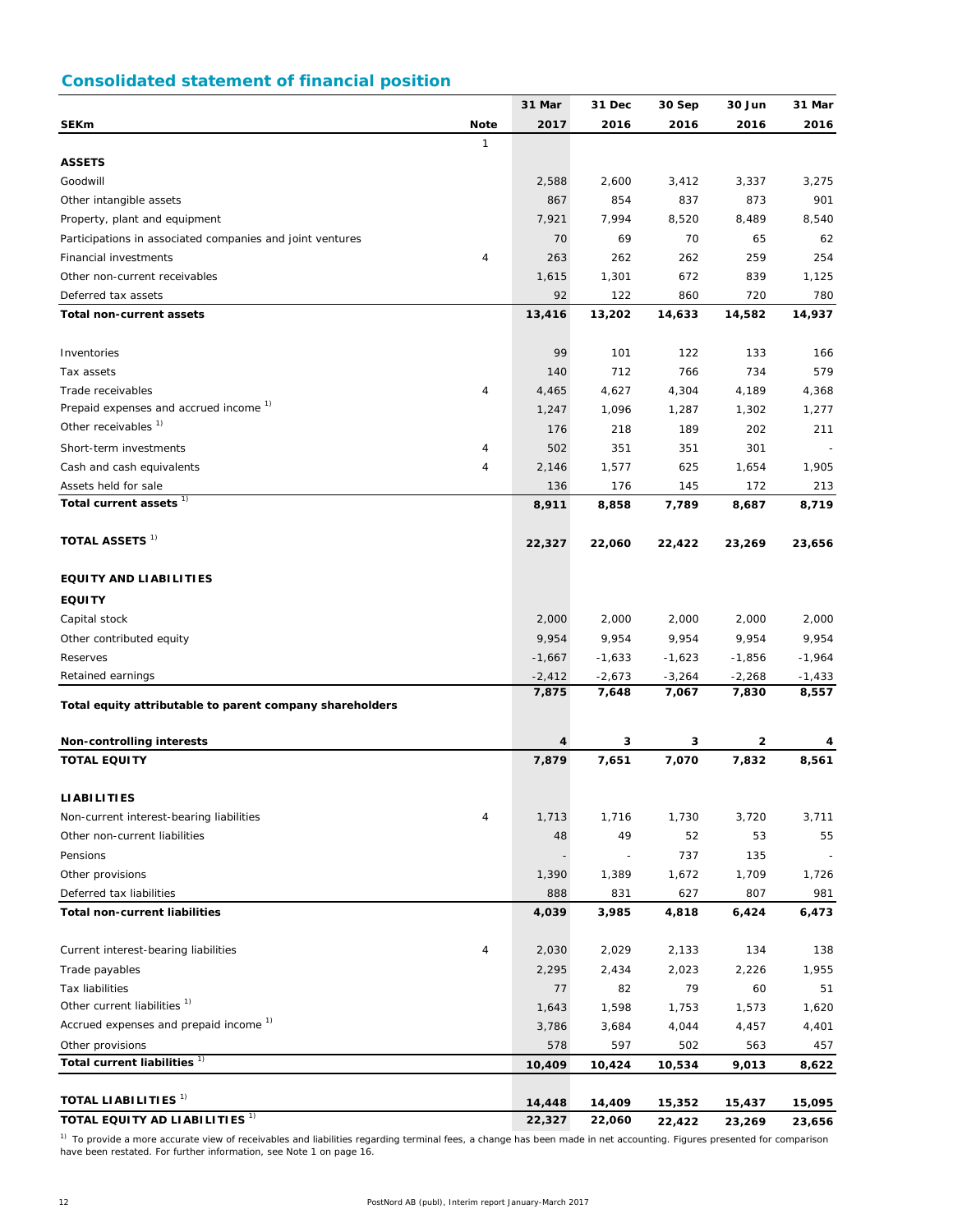# **Consolidated statement of cash flows**

|                                                                          |   | Jan-Mar        | Jan-Mar | Jan-Dec  |
|--------------------------------------------------------------------------|---|----------------|---------|----------|
| <b>SEKm</b><br><b>Note</b>                                               |   | 2017           | 2016    | 2016     |
| <b>OPERATING ACTIVITIES</b>                                              |   |                |         |          |
| Income before tax                                                        |   | 80             | 288     | $-1,108$ |
| Adjustments for non-cash items <sup>1)</sup>                             |   | 303            | -67     | 2,920    |
| Taxes                                                                    |   | $-38$          | 1       | -37      |
| Cash flow from operating activities before changes in working capital    |   | 345            | 222     | 1,775    |
| Cash flow from changes in working capital                                |   |                |         |          |
| Increase(-)/decrease(+) in inventories                                   |   | 1              | $-16$   | 21       |
| Increase(-)/decrease(+) in other operating receivables $^{2}$ )          |   | 633            | 13      | $-296$   |
| $Increase(+) / decrease(-)$ in other operating liabilities <sup>2)</sup> |   | 9              | 0       | $-168$   |
| Other changes in working capital                                         |   | $\overline{2}$ | $-30$   | $-11$    |
| Changes in working capital                                               |   | 645            | $-33$   | $-454$   |
| Cash flow from operating activities                                      |   | 990            | 189     | 1,321    |
| <b>INVESTING ACTIVITIES</b>                                              |   |                |         |          |
| Acquisition of property, plant and equipment                             |   | $-193$         | $-159$  | $-1,001$ |
| Sale of property, plant and equipment                                    |   | 3              | 8       | 51       |
| Acquisition of other intangible fixed assets                             |   | $-78$          | -42     | $-181$   |
| Acquisition of operations, effect on cash and cash equivalents           | 3 |                |         | $-14$    |
| Sale of operations, effect on cash and cash equivalents                  | 3 |                |         | $-45$    |
| Acquisition of financial assets                                          |   | $-153$         |         | $-362$   |
| Sale of financial assets                                                 |   |                | 5       | 2        |
| Cash flow from investing activities                                      |   | $-421$         | $-188$  | $-1,550$ |
| <b>FINANCING ACTIVITIES</b>                                              |   |                |         |          |
| Amortized debts                                                          |   |                |         | $-100$   |
| Dividend paid                                                            |   |                |         | $-2$     |
| Increase(+)/decrease(-) in other interest-bearing liabilities            |   | $-1$           | 9       | 4        |
| Cash flow from financing activities                                      |   | $-1$           | 9       | -98      |
| <b>CASH FLOW FOR THE PERIOD</b>                                          |   | 568            | 10      | $-327$   |
| Cash and cash equivalents, opening balance                               |   | 1,577          | 1,894   | 1,894    |
| Translation difference in cash and cash equivalents                      |   | $\mathbf{1}$   | 1       | 10       |
| Cash and cash equivalents, closing balance                               |   | 2,146          | 1,905   | 1,577    |

<sup>1)</sup> In previous periods, premiums paid to Postens Försäkringsförening have been recognized under "Financing activities".

<sup>2)</sup> To provide a more accurate view of receivables and liabilities regarding terminal fees, a change has been made in net accounting. Figures presented for comparison have been restated. For further information, see Note 1 on page 16.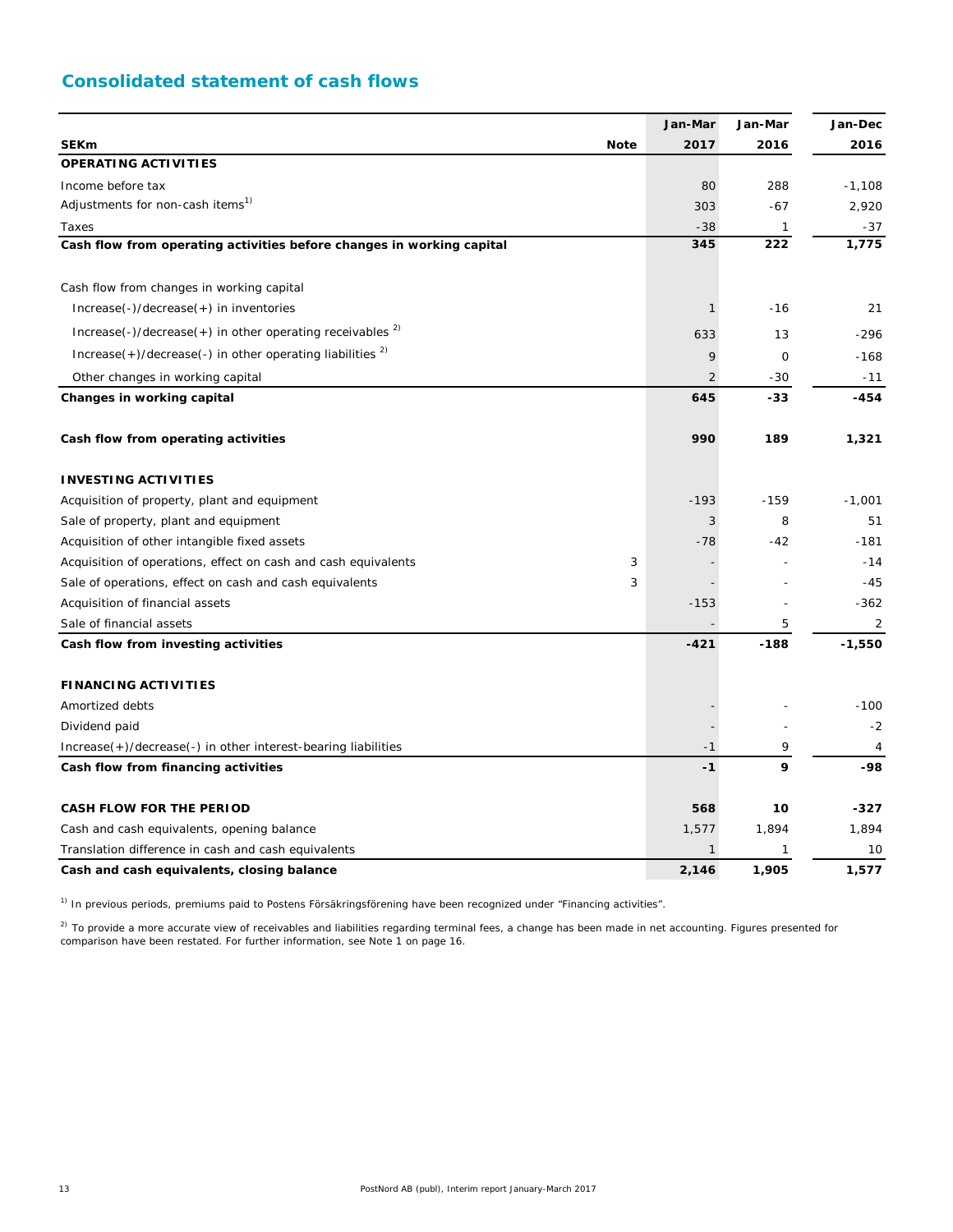# **Consolidated statement of changes in equity**

#### **Equity attributable to the parent company's shareholders**

| <b>SEKm</b>                                        | Capital<br>stock $1$     | Contributed<br>equity    | Translation<br>differences | Hedging<br>reserve       | Retained<br>earnings | Non-<br>controlling<br>interests | Total<br>equity |
|----------------------------------------------------|--------------------------|--------------------------|----------------------------|--------------------------|----------------------|----------------------------------|-----------------|
| Opening balance 1 Jan 2016                         | 2,000                    | 9,954                    | $-2,022$                   | -8                       | $-777$               | 3                                | 9,150           |
| Other comprehensive income for the period          |                          |                          |                            |                          |                      |                                  |                 |
| Net income for the period                          |                          | $\overline{a}$           |                            | $\overline{\phantom{a}}$ | 218                  |                                  | 219             |
| Other comprehensive income for the period          |                          | $\overline{\phantom{a}}$ | 65                         |                          | $-874$               |                                  | -808            |
| Total other comprehensive income for the<br>period |                          |                          | 65                         |                          | $-656$               |                                  | $-589$          |
| Dividend                                           | $\overline{\phantom{0}}$ | $\overline{\phantom{a}}$ | $\overline{\phantom{a}}$   | $\overline{\phantom{a}}$ |                      | $\overline{\phantom{0}}$         |                 |
| Closing balance 31 Mar 2016                        | 2,000                    | 9,954                    | $-1,957$                   | -7                       | $-1,433$             | 4                                | 8,561           |

**Equity attributable to the parent company's shareholders**

**Equity attributable to the parent company's shareholders**

| <b>SEKm</b>                               | Capital<br>stock $1$     | Contributed<br>equity    | <b>Translation</b><br>differences | Hedging<br>reserve | Retained<br>earnings | Non-<br>controllina<br>interests | Total<br>equity |
|-------------------------------------------|--------------------------|--------------------------|-----------------------------------|--------------------|----------------------|----------------------------------|-----------------|
| Opening balance 1 Jan 2016                | 2,000                    | 9.954                    | $-1,957$                          | -7                 | $-1,433$             | 4                                | 8,561           |
| Other comprehensive income for the period |                          |                          |                                   |                    |                      |                                  |                 |
| Net income for the period                 | $\overline{\phantom{0}}$ | $\overline{\phantom{0}}$ |                                   |                    | $-1.803$             |                                  | $-1.802$        |
| Other comprehensive income for the period |                          |                          | 326                               | 5                  | 563                  | $\overline{\phantom{a}}$         | 894             |
| Total other comprehensive income for the  |                          |                          | 326                               | 5                  | $-1.240$             |                                  | $-908$          |
| Dividend                                  |                          |                          |                                   |                    |                      | $-2$                             | $-2$            |
| Closing balance 31 Dec 2016               | 2,000                    | 9.954                    | $-1,631$                          | -2                 | $-2.673$             | 3                                | 7.651           |

| <b>SEKm</b>                                                            | Capital<br>stock <sup>1)</sup> | Contributed<br>equity    | <b>Translation</b><br>differences | Hedging<br>reserve       | Retained<br>earnings | Non-<br>controlling<br>interests | Total<br>equity |
|------------------------------------------------------------------------|--------------------------------|--------------------------|-----------------------------------|--------------------------|----------------------|----------------------------------|-----------------|
| Opening balance 1 Jan 2017                                             | 2,000                          | 9,954                    | $-1,631$                          | $-2$                     | $-2,673$             | 3                                | 7,651           |
| Other comprehensive income for the period<br>Net income for the period | $\overline{\phantom{a}}$       | $\overline{\phantom{0}}$ |                                   | $\overline{\phantom{a}}$ | 15                   |                                  | 16              |
| Other comprehensive income for the period                              | $\overline{\phantom{a}}$       |                          | $-35$                             |                          | 246                  | $\overline{\phantom{0}}$         | 212             |
| Total other comprehensive income for the<br>period                     |                                |                          | $-35$                             |                          | 261                  |                                  | 228             |
| Dividend                                                               |                                |                          |                                   |                          |                      |                                  |                 |
| Closing balance 31 Mar 2017                                            | 2,000                          | 9,954                    | $-1,666$                          | -1                       | $-2,412$             | 4                                | 7.879           |

 $1)$  Number of shares is 2,000,000,001: 1,524,905,971 ordinary shares and 475,094,030 series B shares.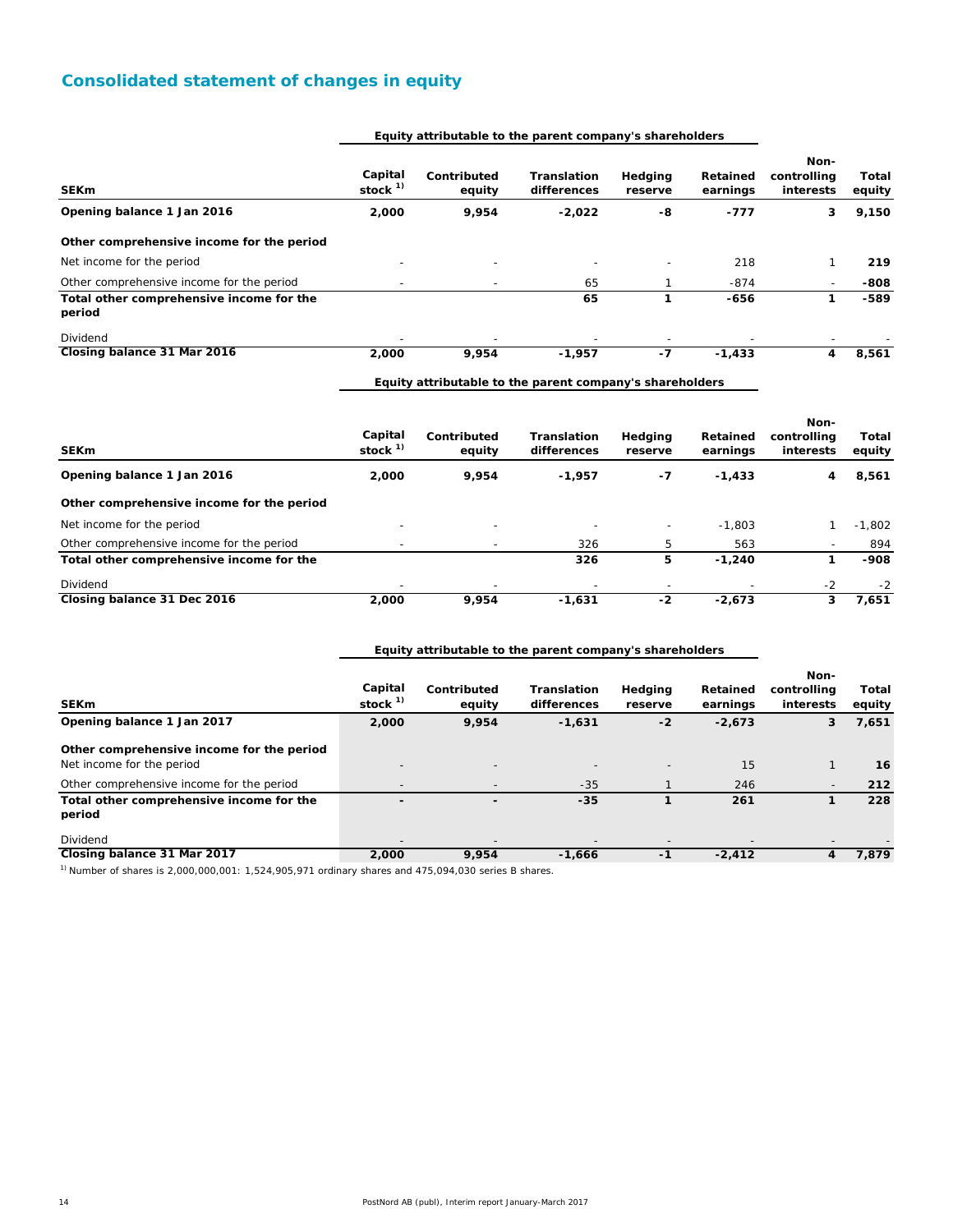## **PARENT COMPANY FINANCIAL REPORTS**

The parent company, PostNord AB, conducted a very limited intercompany service operation and had three employees by the end of the period.

## **Income statement**

|                                            |             | Jan-Mar | Jan-Mar  | Jan-Dec |
|--------------------------------------------|-------------|---------|----------|---------|
| <b>SEKm</b>                                | <b>Note</b> | 2017    | 2016     | 2016    |
|                                            |             |         |          |         |
| Other income                               |             | 4       | 4        | 16      |
| Income                                     |             | 4       | 4        | 16      |
| Personnel expenses                         |             | $-8$    | -6       | $-29$   |
| Other expenses                             |             | $-2$    | $-1$     | -6      |
| <b>Operating expenses</b>                  |             | $-10$   | -7       | $-35$   |
| <b>OPERATING INCOME</b>                    |             | -6      | -3       | $-19$   |
| Interest income and similar income items   |             | $\circ$ | $\Omega$ | 2       |
| Interest expense and similar expense items |             | $-10$   | $-27$    | $-109$  |
| <b>Financial items</b>                     |             | $-10$   | $-27$    | $-107$  |
| Income after financial items               |             | $-16$   | -30      | -126    |
| Balance sheet appropriations               |             |         |          | 129     |
| Income before tax                          |             | $-16$   | -30      | 3       |
| Tax                                        |             |         |          |         |
| <b>NET INCOME</b>                          |             | $-16$   | $-30$    | 3       |

# **Statement of comprehensive income**

| <b>SEKm</b>                               | Jan-Mar<br>2017 | Jan-Mar<br>2016 | Jan-dec<br>2016 |
|-------------------------------------------|-----------------|-----------------|-----------------|
| Net income                                | $-16$           | -30             |                 |
| Other comprehensive income for the period |                 |                 |                 |
| <b>COMPREHENSIVE INCOME</b>               | $-16$           | -30             |                 |

## **Balance sheet**

|                                     | 31 Mar | 31 Dec | 30 Sep | 30 Jun | 31 Mar |
|-------------------------------------|--------|--------|--------|--------|--------|
| <b>SEKm</b><br><b>Note</b>          | 2017   | 2016   | 2016   | 2016   | 2016   |
| 1                                   |        |        |        |        |        |
| <b>ASSETS</b>                       |        |        |        |        |        |
| Financial assets                    | 11,696 | 11,695 | 11,693 | 11,692 | 11,692 |
| <b>Total non-current assets</b>     | 11,696 | 11,695 | 11,693 | 11,692 | 11,692 |
| Current receivables                 | 8,207  | 8,236  | 8,177  | 8,220  | 8,237  |
| <b>Total current assets</b>         | 8,207  | 8,236  | 8,177  | 8,220  | 8,237  |
| <b>TOTAL ASSETS</b>                 | 19,903 | 19,931 | 19,870 | 19,912 | 19,929 |
| <b>EQUITY AND LIABILITIES</b>       |        |        |        |        |        |
| Equity                              | 15,762 | 15,768 | 15,653 | 15,691 | 15,734 |
| Non-current liabilities             | 2,102  | 2,103  | 2,106  | 4,082  | 4,059  |
| <b>Current liabilities</b>          | 2,039  | 2,060  | 2,111  | 139    | 136    |
| <b>TOTAL EQUITY AND LIABILITIES</b> | 19,903 | 19,931 | 19,870 | 19,912 | 19,929 |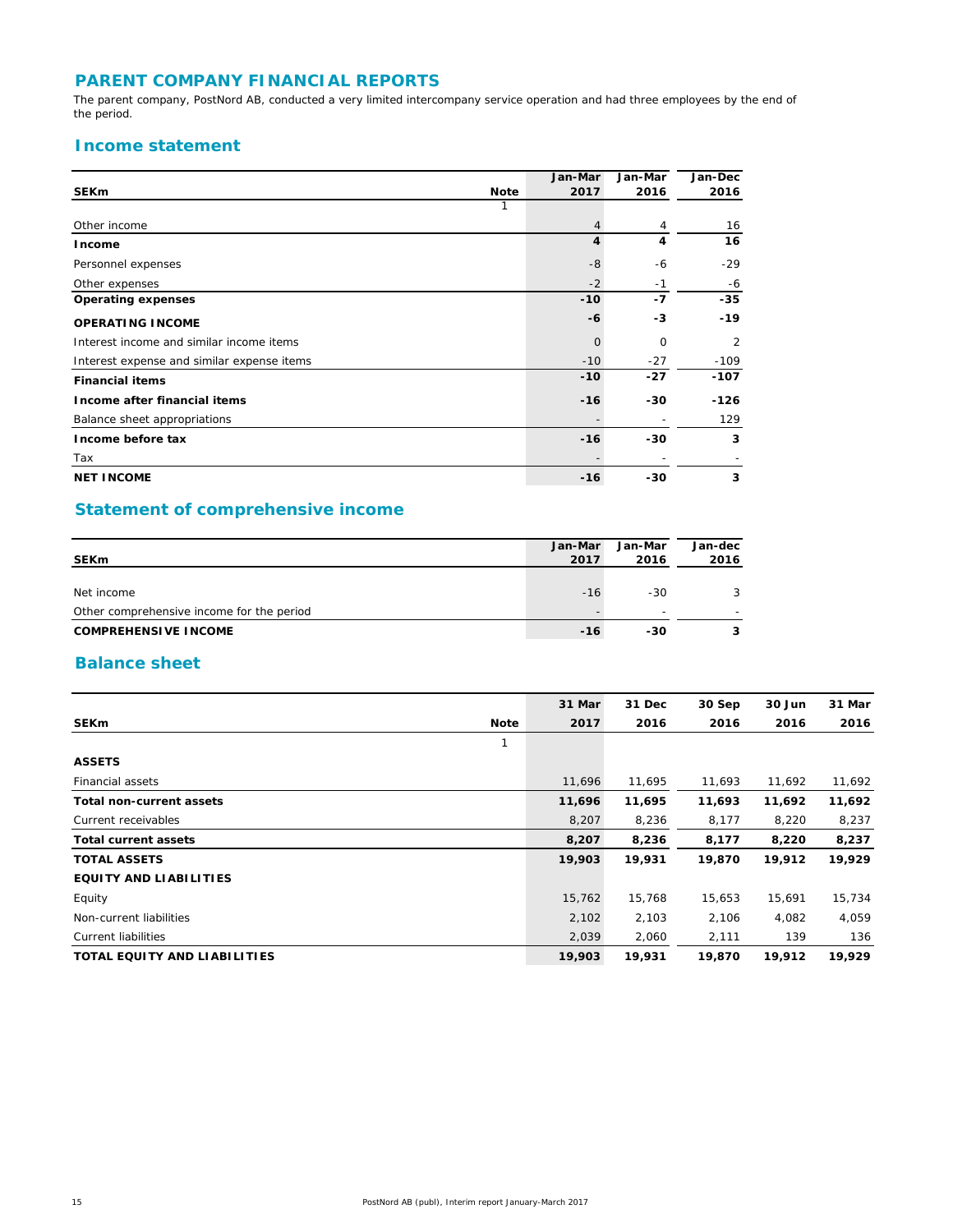## **NOTES TO FINANCIAL STATEMENTS**

## **Note 1 Accounting principles and risks**

The consolidated accounts have been prepared in accordance with the International Financial Reporting Standards (IFRS), issued by the International Accounting Standards Board (IASB) and approved by the EU, applying to financial years beginning on January 1, 2017. In addition, supplementary rules in the Swedish Annual Accounts Act and RFR 1 Supplementary Accounting Rules for Groups, issued by the Swedish Financial Reporting Board, have also been applied. The Group's interim report has been prepared in accordance with IAS 34 Interim Financial Reporting and supplementary rules in the Swedish Annual Accounts Act. Other disclosures in accordance with IAS 34.16A are presented both in the financial statements and other parts of the interim report. A change has been made to the Group's accounting policy on net accounting of terminal fees. The procedure of advance payments for terminal fees is used to prevent excessively large receivables and liabilities arising between the countries. For several years, accrued receivables and accrued liabilities have been reported net but advance payments have not been included in this net accounting process. In order to provide a more accurate view, these advance payments have now been included in the net accounting of the terminal fees and figures presented for previous periods have been restated. The effect on total assets is a reduction of SEK 300-600m over the next four quarters. Otherwise, the same accounting policies and calculation methods have been used in the interim report as in the 2016 annual report for the Group and Parent Company. The new or revised IFRSs that entered into force in 2017 have not had any material impact on the consolidated financial statements.

#### **Risks**

The Parent Company and the Group are exposed to strategic, operational and financial risks. Please refer to PostNord's 2016 Annual and Sustainability Report (page 24 and Note 2 on page 48), for a description of risks, uncertainties, risk management and significant assessments and estimates.

## **Note 2 Segments**

The Group's segmental reporting is based mainly on the geographical domicile of the companies. The PostNord Strålfors and Direct Link segments are coordinated on the basis of the nature of the businesses. Market pricing applies to internal dealings between the Group's segments. There is no scope for external procurement if the service is available internally. In PostNord's operational structure, though not in its legal structure, cost allocation of corporate shared service functions is at cost price.

*PostNord Sweden* offers mail- and logistic solutions as well as e-commerce at the Swedish market and is also responsible for PostNord's fulfilment business.

*PostNord Denmark* offers mail- and logistic solutions as well as e-commerce at the Danish market and is also responsible for PostNord's e-commerce and logistics business in Germany.

*PostNord Norway* and *Finland* offer mail- and logistic solutions as well as e-commerce at the Norvegian and Finnish market respectively.

*PostNord Strålfors* operates in the area of information logistics. The company develops and offers communication solutions that create stronger, more personal customer relationships for companies that have large customer bases.

*Direct Link* operates in the area of global distribution of marketing communications and lightweight goods, mainly for e-retailers. Operations in the United States, United Kingdom, Germany, Singapore, Hong Kong and Australia.

*Other and eliminations* comprises business outside the countries served by the segment, shared services and corporate functions including the parent company and Group adjustments. The Group adjustments consist of the adjustments required for IFRS purposes. From Other, service costs for shared services and corporate functions are allocated to the countries. Cost allocations are taken up as income in Other under Other Income, Internal. Within the countries, cost allocations are recognized in Other Expenses. Eliminations comprise the elimination of internal transactions.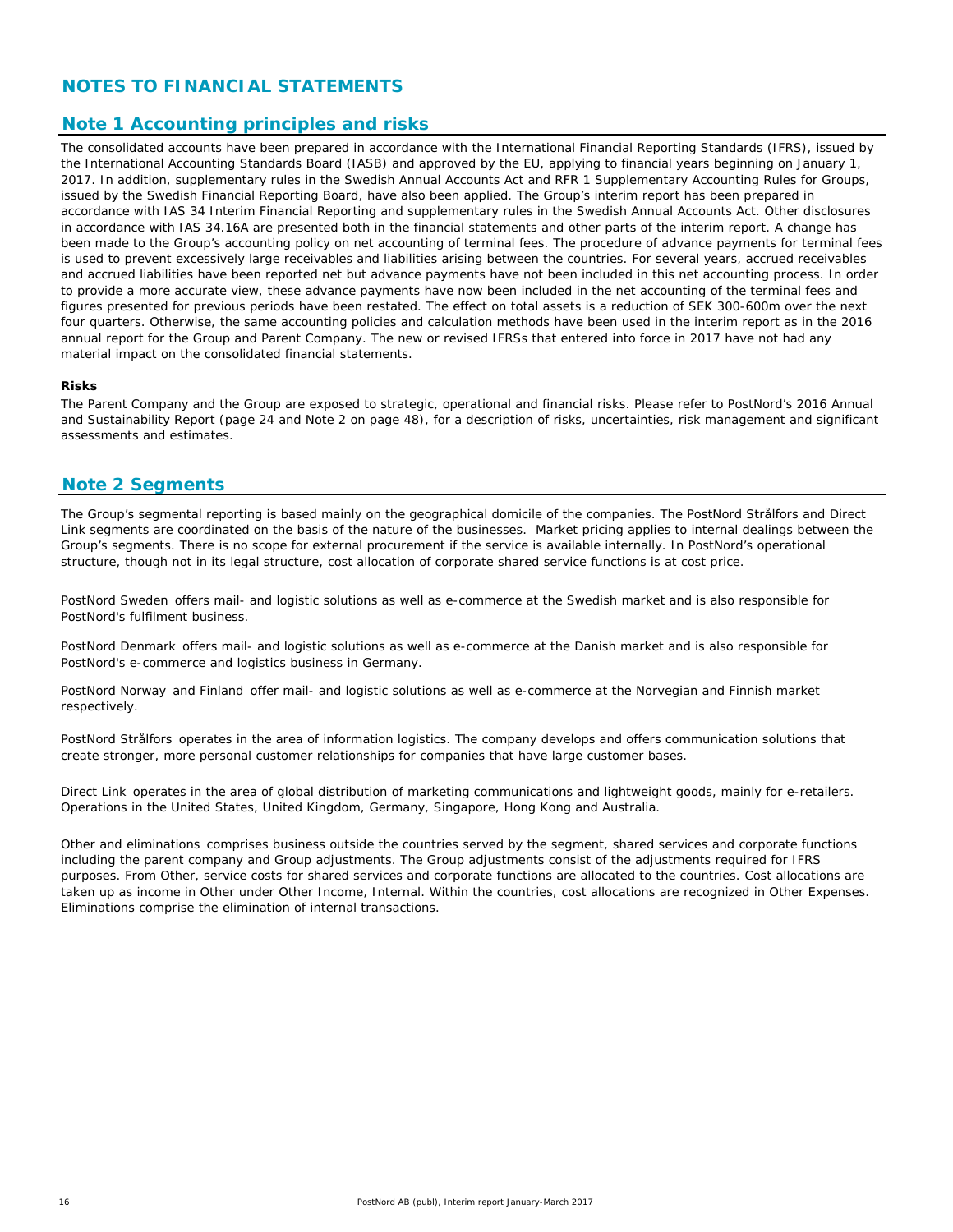# **Note2 Segments contd.**

| Net sales per segment  | Q <sub>1</sub> | Q <sub>2</sub> | Q <sub>3</sub> | Q <sub>4</sub> | Q <sub>1</sub> |
|------------------------|----------------|----------------|----------------|----------------|----------------|
| <b>SEKm</b>            | 2016           | 2016           | 2016           | 2016           | 2017           |
| PostNord Sweden        | 5,720          | 5,703          | 5,320          | 6,283          | 5,615          |
| -of which internal     | 293            | 273            | 261            | 261            | 241            |
| PostNord Denmark       | 2,431          | 2,376          | 2,220          | 2,544          | 2,227          |
| -of which internal     | 129            | 121            | 112            | 67             | 112            |
| PostNord Norway        | 911            | 959            | 919            | 1,000          | 961            |
| -of which internal     | 97             | 108            | 113            | 137            | 126            |
| PostNord Finland       | 231            | 246            | 241            | 266            | 251            |
| -of which internal     | 59             | 65             | 68             | 78             | 73             |
| PostNord Strålfors     | 617            | 604            | 503            | 516            | 557            |
| -of which internal     | 28             | 30             | 22             | 36             | 32             |
| Direct Link            | 283            | 228            | 209            | 269            | 270            |
| -of which internal     | $\mathcal I$   | $-1$           | 0              | 0              | $\overline{O}$ |
| Other and eliminations | $-555$         | $-526$         | $-517$         | $-523$         | $-533$         |
| <b>Total Group</b>     | 9,638          | 9,590          | 8,895          | 10,355         | 9,348          |

| Operating income per segment | Q1     | Q2      | Q3          | Q4       | Q1             |
|------------------------------|--------|---------|-------------|----------|----------------|
| SEKm if not otherwise stated | 2016   | 2016    | 2016        | 2016     | 2017           |
| PostNord Sweden              | 198    | 76      | 47          | 502      | 119            |
| -as % of net sales, EBIT     | 3.5    | 1.3     | 0.9         | 8.0      | 2.1            |
| PostNord Denmark             | $-51$  | $-253$  | $-209$      | $-1,397$ | $-218$         |
| -as % of net sales, EBIT     | $-2.1$ | $-10.6$ | $-9.4$      | $-54.9$  | $-9.8$         |
| PostNord Norway              | $-1$   | $-4$    | $-21$       | $-11$    | 16             |
| -as % of net sales, EBIT     | $-0.1$ | $-0.4$  | $-2.3$      | $-1.1$   | 1.7            |
| PostNord Finland             | $-12$  | $-3$    | $\mathbf 0$ | $-1$     | $\mathbf{1}$   |
| -as % of net sales, EBIT     | $-5.2$ | $-1.2$  | O.O         | $-0.4$   | 0.4            |
| PostNord Strålfors           | 34     | $-189$  | $-21$       | 26       | 53             |
| -as % of net sales, EBIT     | 5.5    | $-31.3$ | $-4.2$      | 5.0      | 9.5            |
| Direct Link                  | 15     |         | $\mathbf 0$ | 11       | $\overline{7}$ |
| -as % of net sales, EBIT     | 5.3    | 0.4     | O.O         | 4.1      | 2.6            |
| Other                        | 117    | 102     | 103         | $-142$   | 116            |
| <b>Operating income</b>      | 300    | $-270$  | $-101$      | $-1,012$ | 94             |
| -as % of net sales, EBIT     | 3.1    | $-2.8$  | $-1.1$      | $-9.8$   | 1.0            |

| Adjuted operating income per segment | Q1     | Q <sub>2</sub> | Q3          | Q <sub>4</sub> | Q <sub>1</sub> |
|--------------------------------------|--------|----------------|-------------|----------------|----------------|
| SEKm if not otherwise stated         | 2016   | 2016           | 2016        | 2016           | 2017           |
| PostNord Sweden                      | 198    | 91             | 47          | 510            | 119            |
| -as % of net sales, Adjusted EBIT    | 3.5    | 1.6            | 0.9         | 8.1            | 2.1            |
| PostNord Denmark                     | $-51$  | $-222$         | $-209$      | $-144$         | $-121$         |
| -as % of net sales, Adjusted EBIT    | $-2.1$ | $-9.3$         | $-9.4$      | $-5.7$         | $-5.4$         |
| PostNord Norway                      | $-1$   | $-4$           | $-21$       | -6             | 16             |
| -as % of net sales, Adjusted EBIT    | $-0.1$ | $-0.4$         | $-2.3$      | $-0.6$         | 1.7            |
| PostNord Finland                     | $-12$  | $-3$           | $\mathbf 0$ | -1             | $\mathbf{1}$   |
| -as % of net sales, Adjusted EBIT    | $-5.2$ | $-1.2$         | O.O         | $-0.4$         | 0.4            |
| PostNord Strålfors                   | 34     | 34             | 28          | 29             | 53             |
| -as % of net sales, Adjusted EBIT    | 5.5    | 5.6            | 5.6         | 5.6            | 9.5            |
| Direct Link                          | 15     |                | 0           | 11             | $\overline{7}$ |
| -as % of net sales, Adjusted EBIT    | 5.3    | 0.4            | O.O         | 4.1            | 2.6            |
| Other                                | 117    | 102            | 114         | $-156$         | 116            |
| Adjusted operating income            | 300    | $-1$           | $-41$       | 242            | 191            |
| -as % of net sales, Adjusted EBIT    | 3.1    | O.O            | $-0.5$      | 2.3            | 2.0            |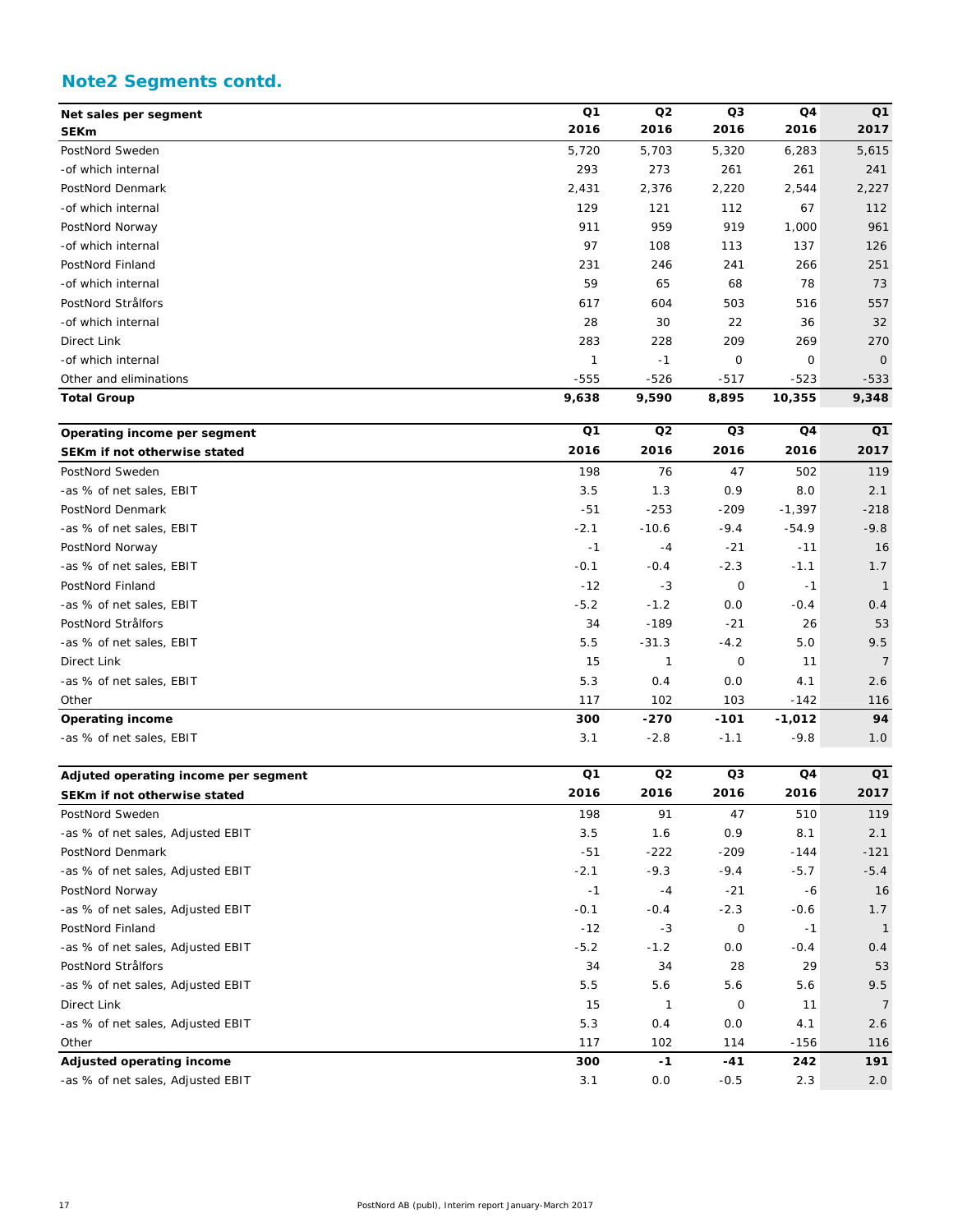#### **Note 3 Acquisitions and divestments**

Since no acquisitions or disposals took place during the period covered by the interim report, full IFRS 3 accounting is not presented in this interim report. See the 2016 Annual Report for reporting of acquisitions made during 2016.

#### **Note 4 Financial instruments**

|                                                                             | March 31, 2017                                                                      |                                                         |                                                                                 |                                                                     |          |                   |  |  |  |
|-----------------------------------------------------------------------------|-------------------------------------------------------------------------------------|---------------------------------------------------------|---------------------------------------------------------------------------------|---------------------------------------------------------------------|----------|-------------------|--|--|--|
| Carrying amount and fair value of financial assets and<br>liabilities, SEKm | <b>Financial</b><br>assets<br>reported at<br>fair value via<br>income <sup>1)</sup> | Loan and<br>trade<br>receivables<br>measured at<br>cost | Financial<br>liabilities at<br>amortized fair value via<br>income <sup>1)</sup> | <b>Financial</b><br>liabilities<br>measured at<br>amortized<br>cost | Carrying | amount Fair value |  |  |  |
| <b>Financial investments</b>                                                | 263                                                                                 |                                                         |                                                                                 |                                                                     | 263      | 263               |  |  |  |
| Derivatives                                                                 | 3                                                                                   |                                                         | $\overline{\phantom{a}}$                                                        |                                                                     | 3        | 3                 |  |  |  |
| Trade receivables                                                           | $\qquad \qquad =\qquad$                                                             | 4,465                                                   |                                                                                 | $\qquad \qquad \blacksquare$                                        | 4,465    | 4,465             |  |  |  |
| Terminal fees <sup>2)</sup> 3) <sup>4</sup> )                               |                                                                                     | 338                                                     |                                                                                 |                                                                     | 338      | 338               |  |  |  |
| Short-term investments                                                      |                                                                                     | 502                                                     | $\overline{\phantom{a}}$                                                        |                                                                     | 502      | 502               |  |  |  |
| Cash and cash equivalents                                                   |                                                                                     | 2,146                                                   |                                                                                 |                                                                     | 2,146    | 2,146             |  |  |  |
| Long-term interest-bearing liabilities                                      |                                                                                     |                                                         | $-179$                                                                          | $-1,534$                                                            | $-1,713$ | $-1,720$          |  |  |  |
| Current interest-bearing liabilities                                        |                                                                                     | $\overline{\phantom{a}}$                                | $\overline{\phantom{a}}$                                                        | $-2,030$                                                            | $-2,030$ | $-2,048$          |  |  |  |
| Trade payables                                                              |                                                                                     |                                                         | $\overline{\phantom{a}}$                                                        | $-2,295$                                                            | $-2,295$ | $-2,295$          |  |  |  |
| Other current liabilities                                                   |                                                                                     |                                                         | $\overline{\phantom{a}}$                                                        | $-1,643$                                                            | $-1,643$ | $-1,643$          |  |  |  |
| Derivatives                                                                 | ۰                                                                                   | $\overline{\phantom{a}}$                                | -6                                                                              |                                                                     | $-6$     | $-6$              |  |  |  |
| Terminal fees                                                               | ۰                                                                                   |                                                         |                                                                                 | $-213$                                                              | $-213$   | $-213$            |  |  |  |
| Total financial assets and liabilities, by category                         | 266                                                                                 | 7,451                                                   | $-185$                                                                          | $-7,715$                                                            | $-183$   | $-208$            |  |  |  |

**December 31, 2016**

**March 31, 2016**

| Carrying amount and fair value of financial assets and<br>liabilities, SEKm | <b>Financial</b><br>assets<br>reported at<br>fair value via<br>income <sup>1)</sup> | Loan and<br>trade<br>receivables<br>measured at<br>cost | <b>Financial</b><br>liabilities at<br>amortized fair value via<br>income <sup>1)</sup> | <b>Financial</b><br>liabilities<br>measured at<br>amortized<br>cost | Carrying | amount Fair value |
|-----------------------------------------------------------------------------|-------------------------------------------------------------------------------------|---------------------------------------------------------|----------------------------------------------------------------------------------------|---------------------------------------------------------------------|----------|-------------------|
| <b>Financial investments</b>                                                | 262                                                                                 |                                                         |                                                                                        | ۰                                                                   | 262      | 262               |
| Derivatives                                                                 | 13                                                                                  |                                                         | ۰                                                                                      |                                                                     | 13       | 13                |
| Trade receivables                                                           | ۰                                                                                   | 4,627                                                   | ٠                                                                                      | ۰                                                                   | 4,627    | 4,627             |
| Terminal fees <sup>2)</sup> <sup>3)</sup> <sup>4)</sup>                     |                                                                                     | 391                                                     | ۰                                                                                      |                                                                     | 391      | 391               |
| Short-term investments                                                      | $\equiv$                                                                            | 351                                                     | ٠                                                                                      |                                                                     | 351      | 351               |
| Cash and cash equivalents                                                   | ۰                                                                                   | 1,577                                                   |                                                                                        |                                                                     | 1.577    | 1,577             |
| Long-term interest-bearing liabilities                                      | ۰                                                                                   |                                                         | $-170$                                                                                 | $-1,546$                                                            | $-1,716$ | $-1,731$          |
| Current interest-bearing liabilities                                        | ۰                                                                                   |                                                         | ۰                                                                                      | $-2,029$                                                            | $-2,029$ | $-2,059$          |
| Trade payables                                                              |                                                                                     |                                                         | ٠                                                                                      | $-2,434$                                                            | $-2,434$ | $-2,434$          |
| Other current liabilities                                                   |                                                                                     |                                                         | ٠                                                                                      | $-1,631$                                                            | $-1,631$ | $-1,631$          |
| Derivatives                                                                 |                                                                                     |                                                         | $-7$                                                                                   |                                                                     | $-7$     | $-7$              |
| Terminal fees                                                               | ۰                                                                                   |                                                         | $\equiv$                                                                               | $-349$                                                              | $-349$   | $-349$            |
| Total financial assets and liabilities, by category                         | 275                                                                                 | 6,946                                                   | $-177$                                                                                 | $-7,989$                                                            | $-945$   | -990              |

| Carrying amount and fair value of financial assets and<br>liabilities, SEKm | Financial<br>assets<br>reported at<br>fair value via<br>income <sup>1)</sup> | Loan and<br>trade<br>receivables<br>measured at<br>cost | <b>Financial</b><br>liabilities at<br>amortized fair value via<br>income <sup>1)</sup> | <b>Financial</b><br>liabilities<br>measured at<br>amortized<br>cost | Carrying | amount Fair value |
|-----------------------------------------------------------------------------|------------------------------------------------------------------------------|---------------------------------------------------------|----------------------------------------------------------------------------------------|---------------------------------------------------------------------|----------|-------------------|
| <b>Financial investments</b>                                                | 254                                                                          |                                                         |                                                                                        |                                                                     | 254      | 254               |
| Derivatives                                                                 |                                                                              |                                                         |                                                                                        | ۰                                                                   |          |                   |
| Trade receivables                                                           |                                                                              | 4,368                                                   |                                                                                        | ۰.                                                                  | 4,368    | 4,368             |
| Terminal fees <sup>2)</sup> 3) <sup>4</sup> )                               |                                                                              | 440                                                     |                                                                                        |                                                                     | 440      | 440               |
| Cash and cash equivalents                                                   | ٠                                                                            | 1,905                                                   |                                                                                        | ۰                                                                   | 1,905    | 1,905             |
| Long-term interest-bearing liabilities                                      | ٠                                                                            | ٠                                                       | $-168$                                                                                 | $-3,543$                                                            | $-3,711$ | $-3,764$          |
| Current interest-bearing liabilities                                        | ۰.                                                                           | $\sim$                                                  |                                                                                        | $-138$                                                              | $-138$   | $-138$            |
| Trade payables                                                              | ۰.                                                                           | $\sim$                                                  | ٠                                                                                      | $-1,955$                                                            | $-1,955$ | $-1,955$          |
| Other current liabilities                                                   | ٠                                                                            | ٠                                                       | ٠                                                                                      | $-1,736$                                                            | $-1,736$ | $-1,736$          |
| Derivatives                                                                 |                                                                              | $\sim$                                                  | -1                                                                                     |                                                                     | $-1$     | $-1$              |
| Terminal fees                                                               |                                                                              |                                                         | $\overline{\phantom{0}}$                                                               | $-401$                                                              | $-401$   | -401              |
| Total financial assets and liabilities, by category                         | 255                                                                          | 6,713                                                   | $-169$                                                                                 | -7,773                                                              | -974     | $-1,027$          |

 $<sup>1</sup>$  Financial assets and liabilities measured at fair value via income using the Fair value option. Derivatives are classified as held for trading and are recognised at fair value unless</sup> used for hedge accounting.

<sup>2)</sup> Terminal fees are payment for production services performed in the receiving country, for mail posted in another country, under international agreements between countries.

3) The periods for settlement of terminal fees have been considerably shortened over recent years and have therefore been transferred from Financial assets reported at fair value via the Income Statement to Loan and trade accounts receivable measured at amortized cost.<br><sup>4)</sup> To provide a more accurate view of receivables and liabilities regarding terminal fees, a change has been made in net accounti

*Recognition and fair value measurement of financial instruments*

The fair value of loan liabilities is calculated as the discounted value of future cash flows relating to repayment of capital amounts and interest. The value is discounted to the current loan interest rate. In view of the short terms for trade receivables and trade payables, it is assumed that the carrying amount is the best approximation of the fair value.

All financial assets and liabilities recognized at fair value in the balance sheet are classified at level 2; see also Note 27 Financial risk management and financial instruments in PostNord's Annual Report.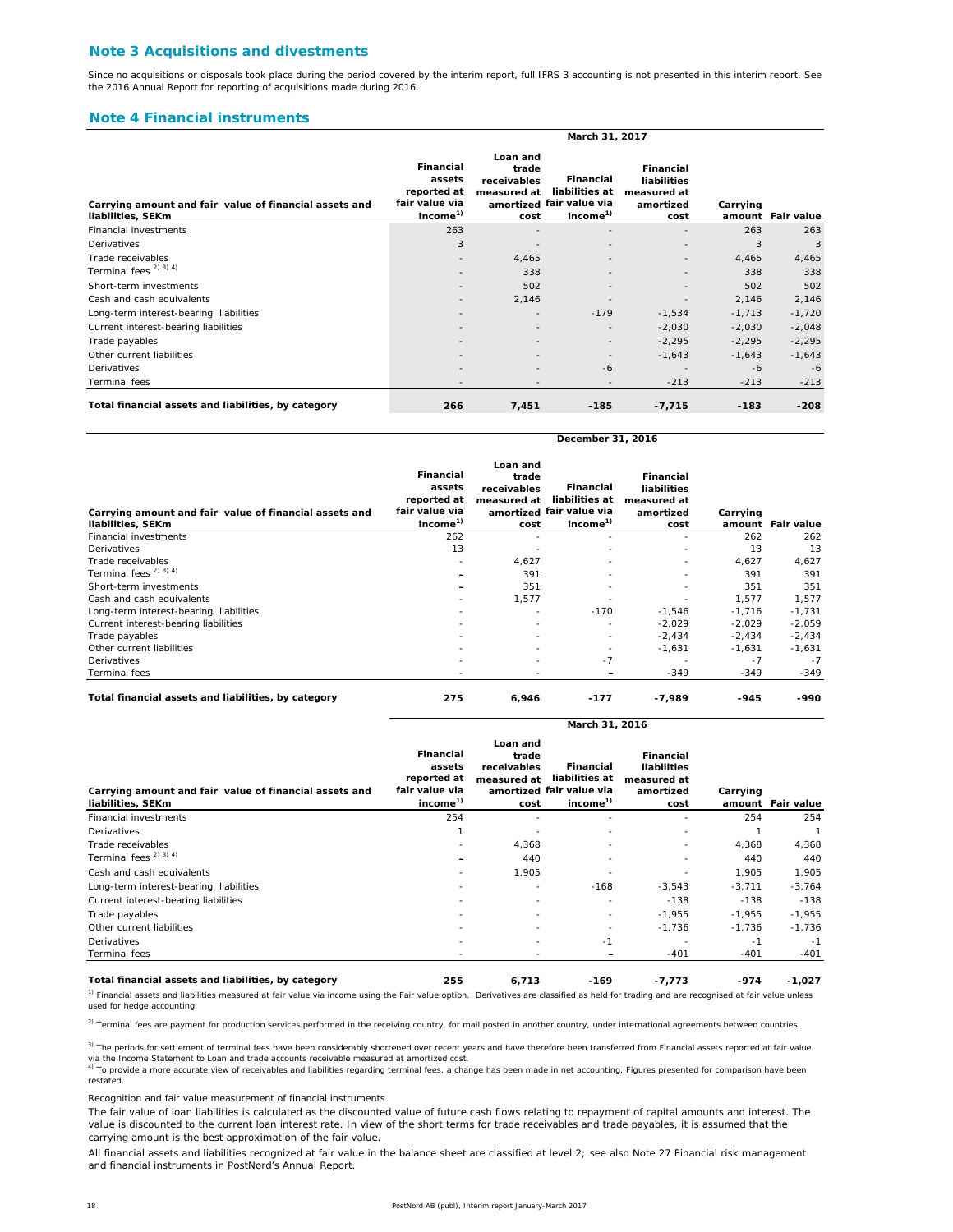## **Note 5 Definitions**

| <b>Alternative key ratios:</b> |                                                                                                                                                                                                                                                                                                                                                                                                                        |                                                                    |                 |                 |                 |                 |  |  |  |  |
|--------------------------------|------------------------------------------------------------------------------------------------------------------------------------------------------------------------------------------------------------------------------------------------------------------------------------------------------------------------------------------------------------------------------------------------------------------------|--------------------------------------------------------------------|-----------------|-----------------|-----------------|-----------------|--|--|--|--|
| Adjusted operating income      | Total income less total costs, excluding items affecting comparability.                                                                                                                                                                                                                                                                                                                                                |                                                                    |                 |                 |                 |                 |  |  |  |  |
| Adjusted operating margin      | Adjusted operating income as % of net sales. Previously adjusted operating income as<br>% of total income (net sales and other income).                                                                                                                                                                                                                                                                                |                                                                    |                 |                 |                 |                 |  |  |  |  |
| Capital employed               |                                                                                                                                                                                                                                                                                                                                                                                                                        | Non-interest-bearing assets less non-interest-bearing liabilities. |                 |                 |                 |                 |  |  |  |  |
| <b>EBITDAI</b>                 | Earnings before interest, taxes, depreciations and amortizations/impairments.                                                                                                                                                                                                                                                                                                                                          |                                                                    |                 |                 |                 |                 |  |  |  |  |
| <b>Financial preparedness</b>  | Cash and cash equivalents and unutilized committed credit line.                                                                                                                                                                                                                                                                                                                                                        |                                                                    |                 |                 |                 |                 |  |  |  |  |
| I tems affecting comparability | Items affecting comparability are substantial, nonrecurring or directly attributable to operating<br>activities. Examples of items affecting comparability include capital gains on the sale of assets,<br>impairment of assets and provision for personnel redundancies employed under special employment<br>conditions in Denmark. Ongoing restructuring costs are not regarded as items affecting<br>comparability. |                                                                    |                 |                 |                 |                 |  |  |  |  |
| Net debt                       | Interest-bearing debt, pension provisions, less cash and cash equivalents, financial investments,<br>financial receivables, that according to IAS 19 are included in non-current receivables and short-<br>term investments.                                                                                                                                                                                           |                                                                    |                 |                 |                 |                 |  |  |  |  |
|                                | <b>Reconciliation with financial statements</b>                                                                                                                                                                                                                                                                                                                                                                        |                                                                    |                 |                 |                 |                 |  |  |  |  |
|                                | <b>SEKm</b>                                                                                                                                                                                                                                                                                                                                                                                                            | Mar 31,<br>2017                                                    | Dec, 31<br>2016 | Sep 30,<br>2016 | Jun 30,<br>2016 | Mar 31,<br>2016 |  |  |  |  |
|                                | Interest-bearing debt, current                                                                                                                                                                                                                                                                                                                                                                                         | 2,030                                                              | 2,029           | 2,133           | 134             | 138             |  |  |  |  |
|                                | Interest-bearing debt, non-current                                                                                                                                                                                                                                                                                                                                                                                     | 1,713                                                              | 1,716           | 1,730           | 3,720           | 3,711           |  |  |  |  |
|                                | Pensions <sup>1)</sup>                                                                                                                                                                                                                                                                                                                                                                                                 |                                                                    |                 | 737             | 135             |                 |  |  |  |  |
|                                | Financial investments                                                                                                                                                                                                                                                                                                                                                                                                  | $-263$                                                             | $-262$          | $-262$          | $-259$          | $-254$          |  |  |  |  |
|                                | Non-current receivables <sup>2)</sup>                                                                                                                                                                                                                                                                                                                                                                                  | $-1,520$                                                           | $-1,201$        | $-579$          | $-755$          | $-1,051$        |  |  |  |  |
|                                | Short-term investments                                                                                                                                                                                                                                                                                                                                                                                                 | $-502$                                                             | $-351$          | $-351$          | $-301$          |                 |  |  |  |  |
|                                | Cash and cash equivalents                                                                                                                                                                                                                                                                                                                                                                                              | $-2,146$                                                           | $-1,577$        | $-625$          | $-1,654$        | $-1,905$        |  |  |  |  |
|                                | Net debt                                                                                                                                                                                                                                                                                                                                                                                                               | $-688$                                                             | 354             | 2,783           | 1,020           | 639             |  |  |  |  |
|                                | <sup>1)</sup> Including assets under management. When the plan assets exceed the estimated present value of the pension<br>commitments, they are recognized under the heading of Non-current receivables.<br><sup>2)</sup> This amount is the portion of non-current receivables that is attributable to funded defined-benefit disability pension                                                                     |                                                                    |                 |                 |                 |                 |  |  |  |  |

| Net debt/EBITDAI                                                 | Net debt divided by EBITDAI (rolling 12-months).                                                                                                                         |
|------------------------------------------------------------------|--------------------------------------------------------------------------------------------------------------------------------------------------------------------------|
| Net debt ratio                                                   | Net debt divided by equity.                                                                                                                                              |
| Operating margin                                                 | Operating income as a percentage of net sales.                                                                                                                           |
| Return on capital employed (ROCE)                                | Operating profit for the 12 months to the end of the period divided by average capital<br>employed for the 12 months to the end of the period.                           |
| <b>Other key ratios:</b><br>Average number of employees<br>(FTE) | The total number of paid employee hours divided by the standard number of hours for a<br>full-time employee during the cumulative period from the beginning of the year. |
| <b>Basic staff</b>                                               | Refers to all full- and part-time regular employees.                                                                                                                     |
| Earnings per share (EPS)                                         | Share of net earnings attributable to parent company shareholders divided by the<br>average number of shares outstanding.                                                |

plans and defined-benefit pension plans measured in accordance with IAS 19